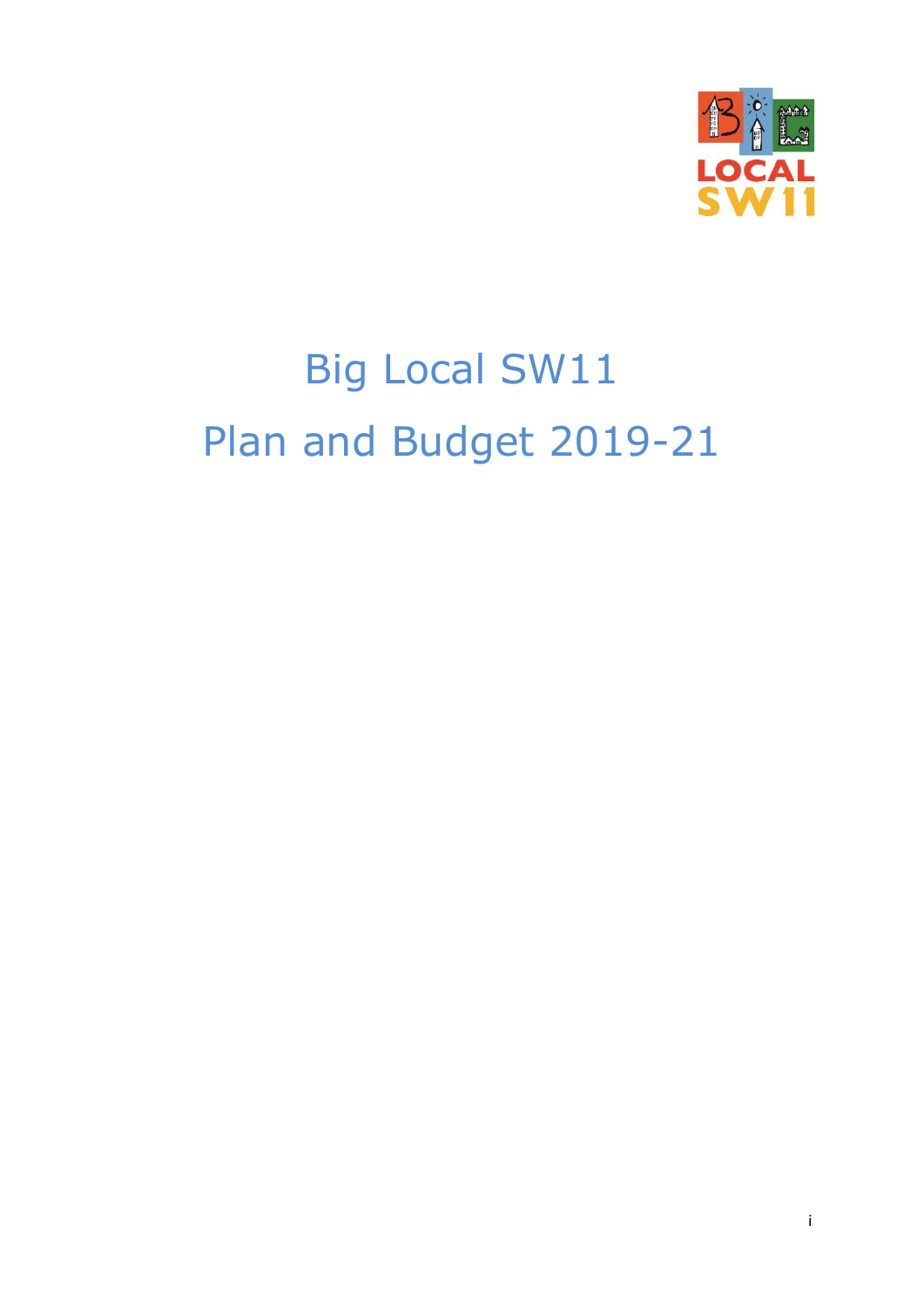# **Contents**

|--|--|--|--|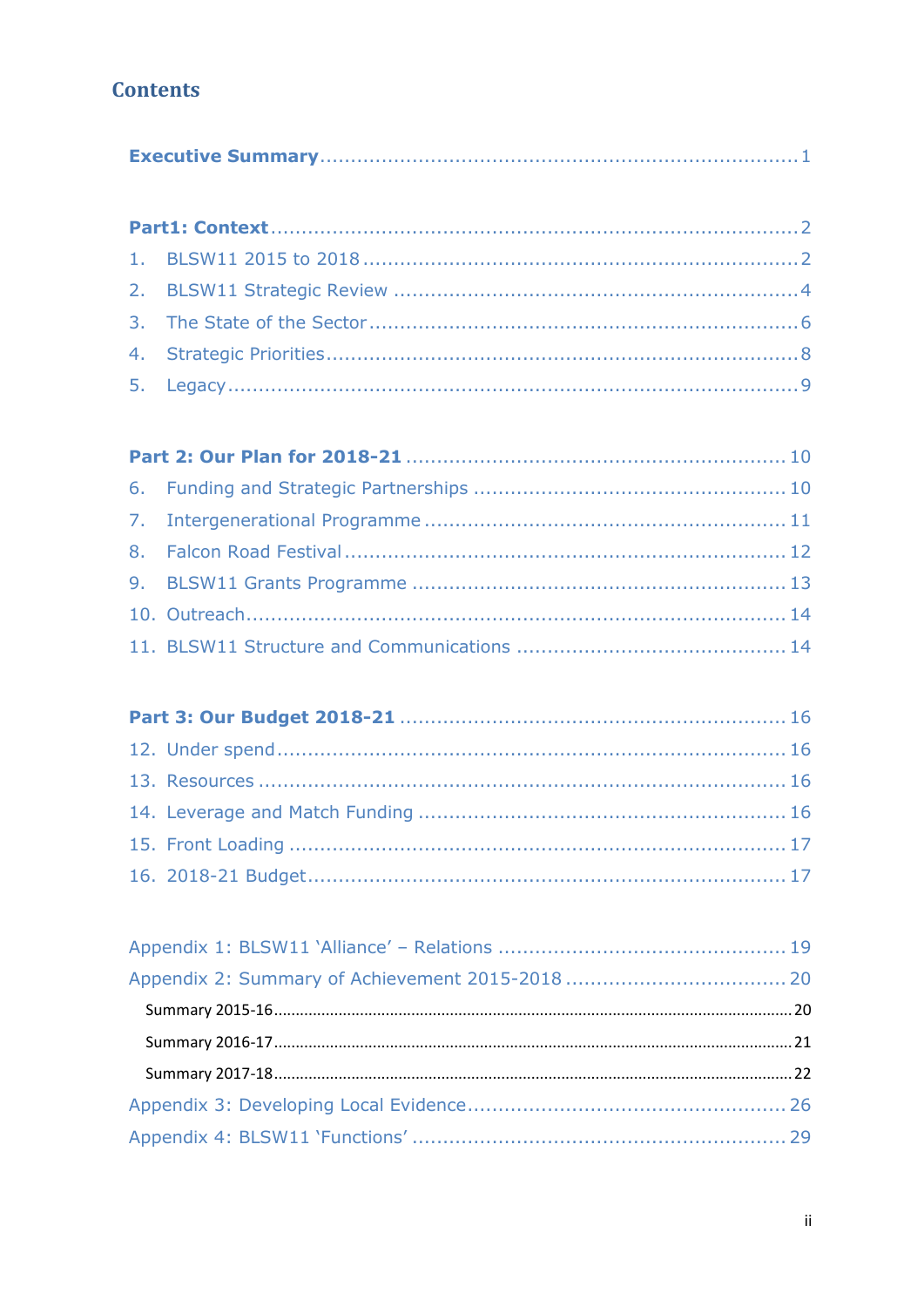# <span id="page-2-0"></span>**Executive Summary**

This report results from the BLSW11 strategic review, facilitated by Chris Church, held on the 20th September 2018 and sets out our plans for 2019-21.

It has been informed by our State of the Sector report (also September 2018) and new research that highlights the significance of Health and Wellbeing, Mental Health (particularly anxiety and depression) and Isolation issues for BLSW11 people and communities.

We have reviewed our work over the past three years and propose how three of our current work streams (Falcon Road Festival, Intergenerational, and the Grants programme) should be developed.

The report reaffirms our commitment to being an 'influencer and enabler', working with others to develop responses to these issues; to this end we propose to enhance our community engagement and Communications function.

A main aim of our work over the next three years is to increase our involvement with local people and groups, particularly those that do not currently participate in the life of our communities.

One of our 'legacies' is to see a stronger, more resilient community voluntary sector in the BLSW11 area.

We recognise that BLSW11 resources are limited and that a priority for 2019-21 will be to attract significant new funding into the area while at the same time mobilising support from volunteers and the community sector to help deliver our strategic objectives.

Too many people in BLSW11 live in isolation, experience loneliness, anxiety and depression and do not participate in the community. While recognising the important work done by the statutory services and others to address these issues, we believe that a community development approach has the potential to draw on the talent, skills, knowledge and experience of local people, so that they are better placed to find their own solutions.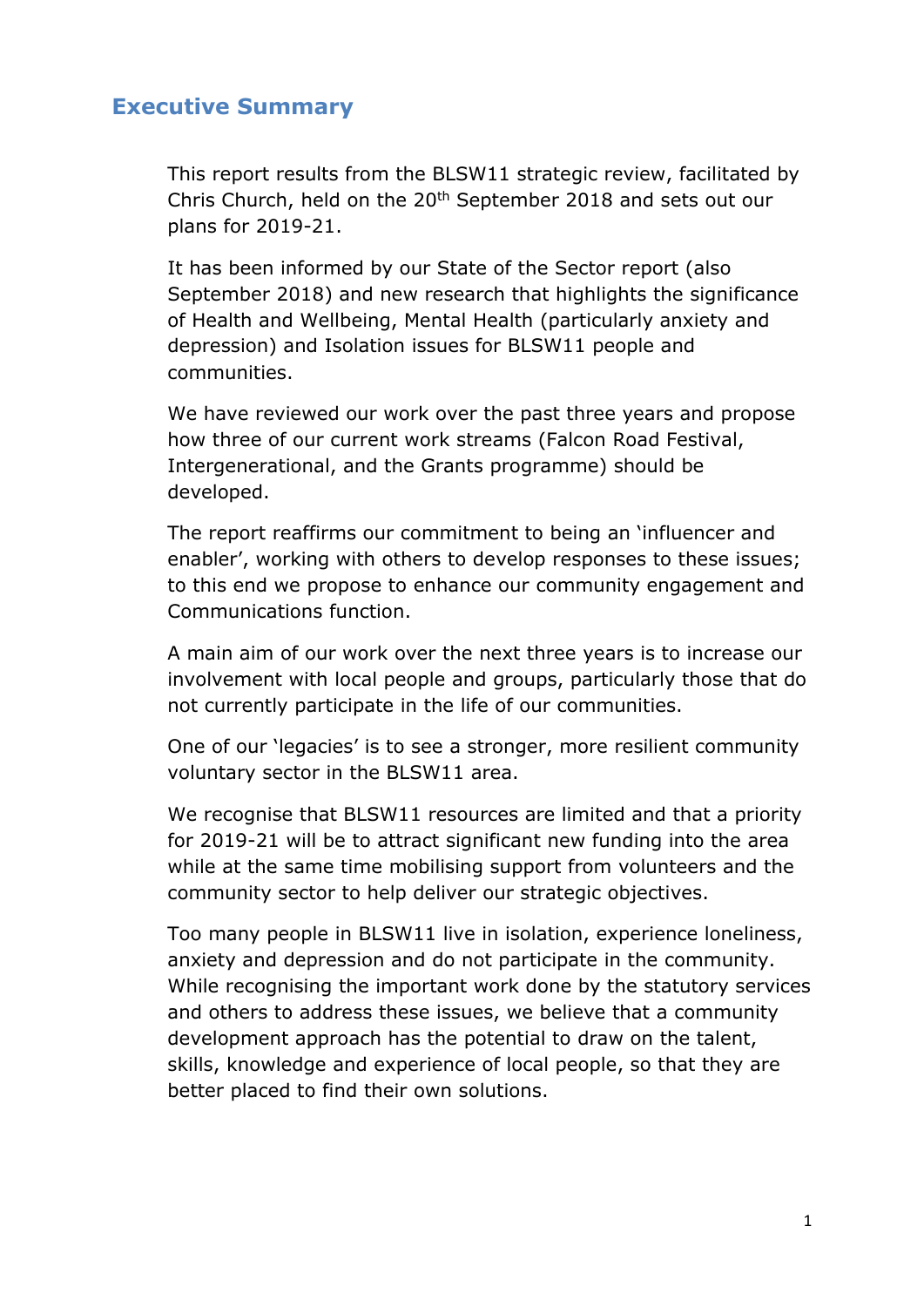# <span id="page-3-0"></span>**Part1: Context**

#### <span id="page-3-1"></span>**1. BLSW11 2015 to 2018**

1.1 In the three vears since BLSW11 became 'operational'<sup>1</sup> we have redefined our role as an 'influencer and enabler' and developed our four strategic themes (Achieving & Potential, Safety & Well Being, Influence, Advocacy and Ownership, Community, Relations & Belonging) through a wide ranging consultations process (Battersea Together 2016 and 2017) to explore how by working with others we could:

> *'Remove barriers that prevent people in BLSW11 from reaching their potential as workers, volunteers, and members of our community.'*

1.2 In November 2017 the Partnership Committee (PC) endorsed the development of a partnership approach that would aim to ensure that:

> 'By working together we could collectively, maximise our **Impact**, Extend our **Reach**, help to Strengthen our community **Voice**, lead to more **Efficient** delivery and begin to build a BLSW11 **Legacy** which sees a community voluntary sector with enhanced capacity and greater influence.'

- 1.3 During 2019 and beyond the BLSW11 PC will mandate our 'Alliance' to develop a range of substantial funding applications which aim to build the capacity of the community voluntary sector to address some of the most challenging issues for the people and communities of BLSW11.
- 1.4 The BLSW11 'Alliance' comprising the Katherine Low Settlement, Caius House, Providence House, St Peter's church and Carney's Community has been meeting monthly since November 2017 and is approaching a stage in its development where its partnership work is yielding positive results. (See Appendix 1 for a Chart showing the relationship between BLSW11 and our strategic partners and Appendix 2 for a summary of projects and outcomes it has delivered).

<sup>&</sup>lt;sup>1</sup> Our Small Grants Quick Wins programme had been set up in 2013-14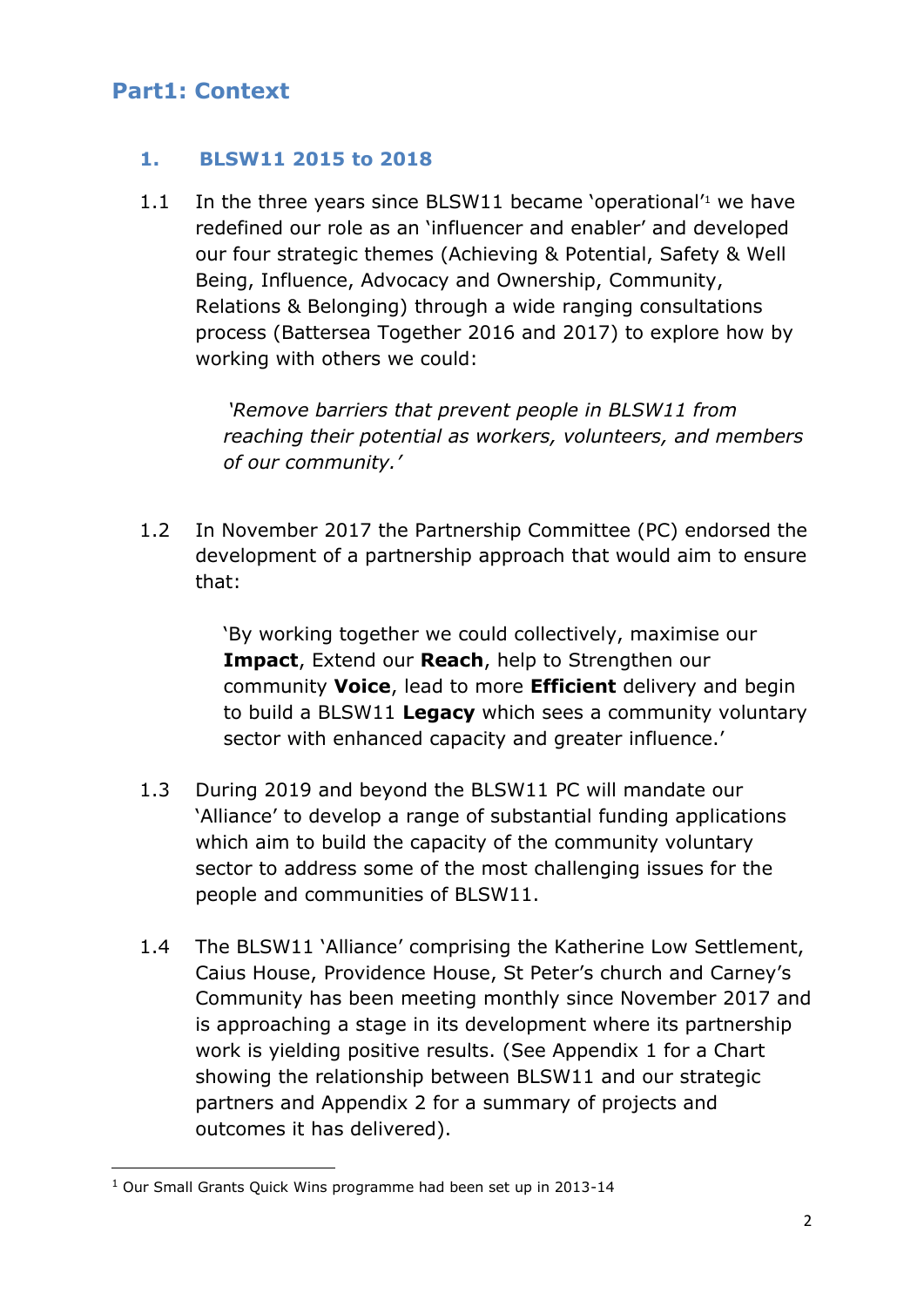- 1.5 In a highly competitive 'market' for resources a key component of successful bids is the quality of empirical data or 'evidence' that can be used to demonstrate that a 'need' can be addressed with appropriate skills, knowledge and capacity.
- 1.6 During the past three years we have continuously sought to update and refine the depth and quality of information about SW11, particularly on issues that we feel are more relevant to a community based organisation.
- 1.7 Our more recent research has focussed on Overcrowding, Isolation, and Health and Wellbeing (See Appendix 3) where we are gaining better insights into the some of the most challenging issues that face our people and communities.
- 1.8 Over the next three years BLSW11 will work with its partners to further improve the 'evidence base' on which to mount our bids for new funding for BLSW11.
- 1.9 Also during this period (2015-18) we have consistently funded the Falcon Road Festival, the Intergenerational programme and delivered our Grants programme.
- 1.10 Other initiatives like Building Futures and the Community Fitness programme have been developed but, after review, discontinued. Several initiatives, mentoring, community connectors, lobbying on environmental issues, have not been developed.
- 1.11 A detailed summary of our actions and outcomes over the past three years is given at Appendix 2.
- 1.12 The more noteworthy 'achievements' include:
	- $\checkmark$  A progressively more successful Falcon Road Festival
	- $\checkmark$  Enhanced resources for our Intergenerational work
	- $\checkmark$  A revised Grants programme that focuses on engagement with local people and community organisations.
	- $\checkmark$  An improved BLSW11 web site and Facebook page with more visitors and notifications
	- Two successful 'Battersea Together' networking events
	- $\checkmark$  A limited but very successful Building Futures programme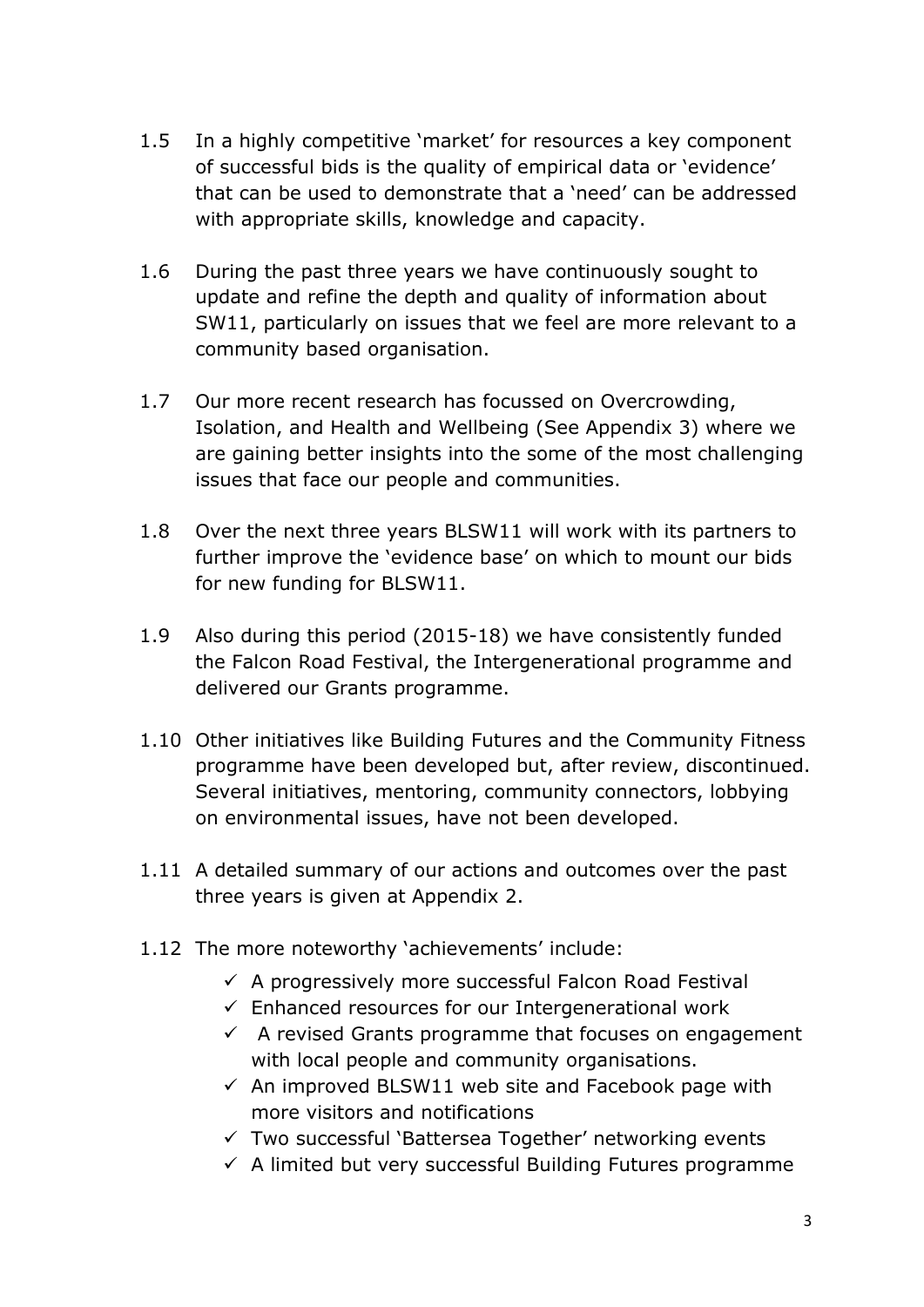- $\checkmark$  A Directory of local Community Organisations
- $\checkmark$  The Development of our 'Alliance'
- $\checkmark$  Our State of the Sector report (2018)
- 1.13 During this time our PC has developed a stronger focus on 'strategy' with operational issues being delegated to nominated PC members.
- 1.14 In October 2017 it was announced that all Big Local areas would receive an additional £105,000 from the Local Trust as a dividend off earned interest from the global Local Trust budget.
- 1.15 This means that we still have almost  $£1m$  to invest in our community over the next seven years.<sup>2</sup>

### <span id="page-5-0"></span>**2. BLSW11 Strategic Review**

- 2.1 On 20<sup>th</sup> September 2018 the PC undertook a strategic Review to evaluate our progress to date and to set out our ambitions for the next three years.
- 2.2 The Review built on our developing focus on 'health and wellbeing' issues as general concerns, but went further than previously in citing the following as priority areas:
	- Mental Health (particularly anxiety and depression)
	- Poverty ( and what was described as the 'poverty state of mind' linked to lack of self-esteem)
	- Isolation (linked to loneliness)
	- Youth (linked to disaffection)
	- The Environment

**.** 

2.3 The Review then set out specific actions and issues that needed to be undertaken/addressed for two of the 'themes' which are summarised as follows:

<sup>&</sup>lt;sup>2</sup> Estimates are that by November 2018 we will have spent £200,000 leaving £905,000 or £130,000 for each of the next seven years.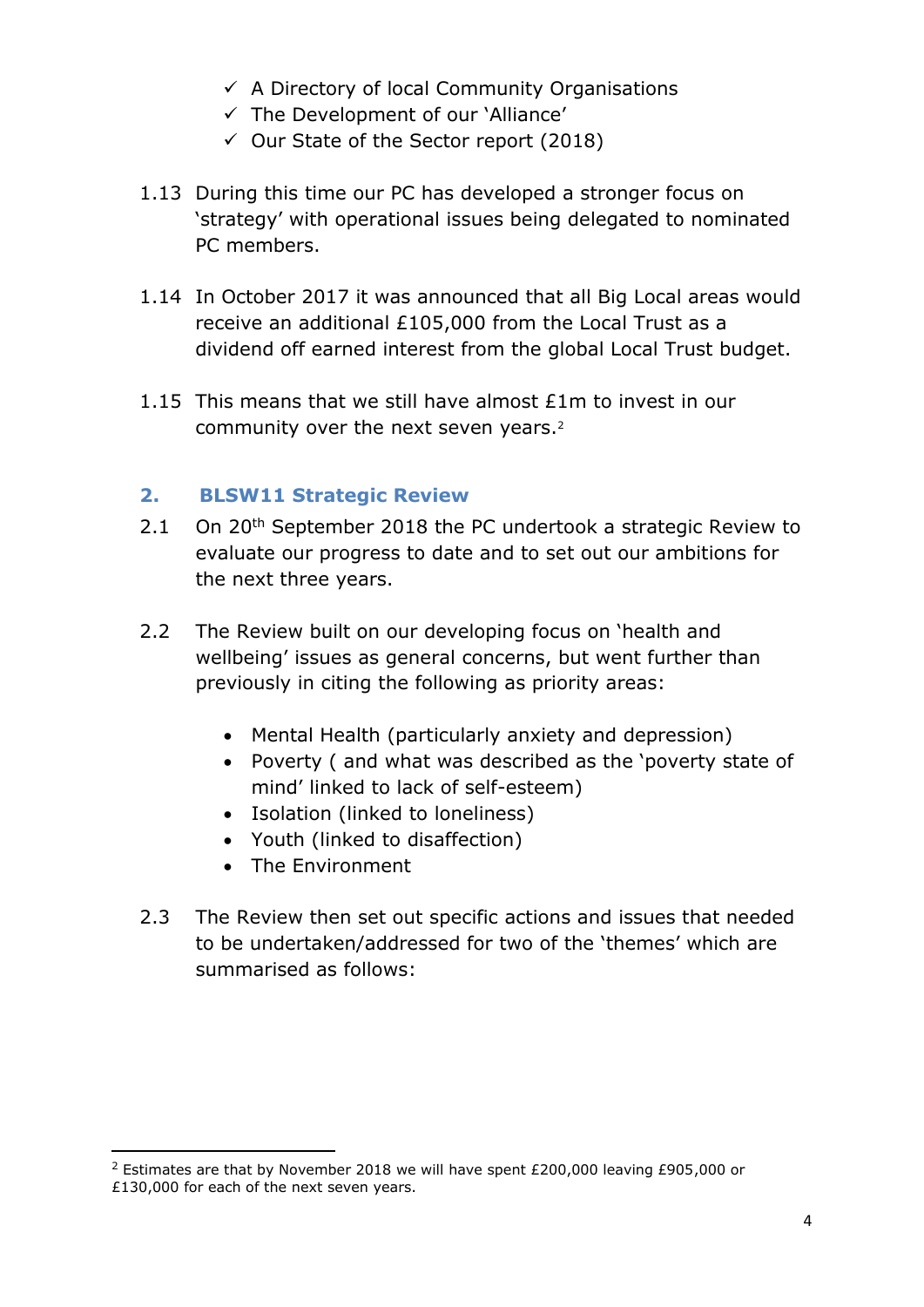## **Mental Health (Anxiety and Depression)**

In three years we will have:

- Better access to mental health support (both for crisis and long-term care) from both statutory and informal services and
- More people able and confident to engage with these services
- The wider Community Voluntary Sector (CVS) will be better able to address and support these issues

## **Isolation (through Inter-generational work)**

In three years we will have:

- More young people involved
- More 'hard-to-reach' individuals actively involved.
- The value of old people recognised (as 'surrogate grandparents, mentors etc.)
- Cross-cultural working
- Helped develop the self-worth of young people involved.
- 2.4 For the **Environment** theme our Community Voices was asked to develop objectives and ideas for action.
- 2.5 **Poverty** and **Youth** issues were considered to be 'cross-cutting' concerns that would have implications for the mental health and tackling isolation themes.
- 2.6 In other words a coherent strategy to address mental health and isolation could involve an approach that focussed on young people to deliver intergenerational work and other measures that tackled depression and anxiety in the wider population.
- 2.7 There is strong evidence that connected, resilient and vibrant communities provide the best environment for tackling mental health and isolation.<sup>3</sup> It is therefore proposed that BLSW11

1

<sup>3</sup> [https://www.kingsfund.org.uk/projects/improving-publics-health/strong-communities-wellbeing](https://www.kingsfund.org.uk/projects/improving-publics-health/strong-communities-wellbeing-and-resilience)[and-resilience.](https://www.kingsfund.org.uk/projects/improving-publics-health/strong-communities-wellbeing-and-resilience)

https://www.mind.org.uk/media/343928/Report - Building resilient communities.pdf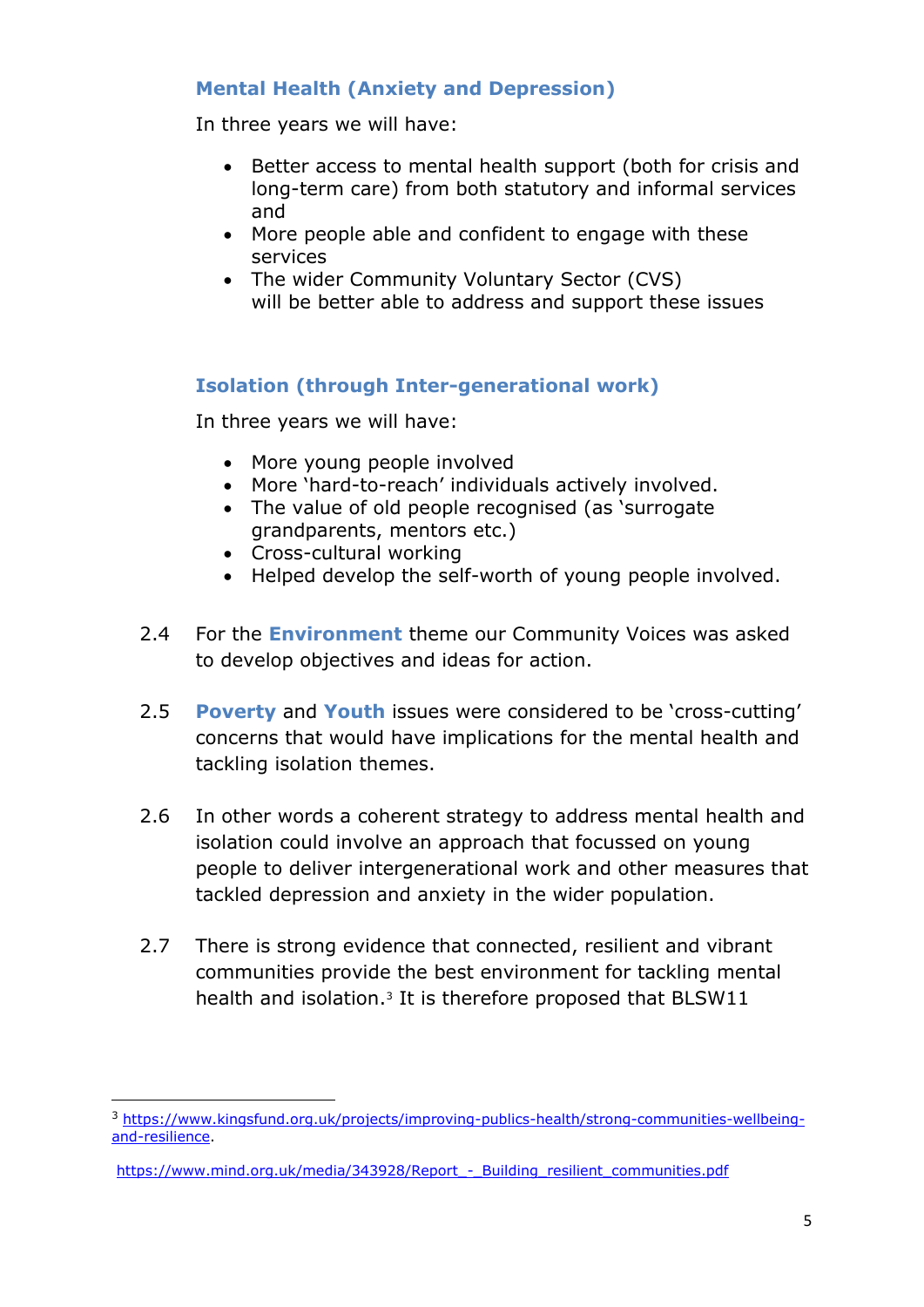adopts a 'community development' approach to tackling these issues.<sup>4</sup>

- 2.8 The Review also considered the relationship of BLSW11 to the Community Voluntary Sector in our area.
- <span id="page-7-0"></span>**3. The State of the Sector**
- 3.1 In September 2018 we produced our 'State of the Sector' report based on face-to-face discussions with 55 organisations (we estimate up to 95% of all community organisations) which are based in or work with the people and communities of BLSW11. 5
- 3.2 Key findings from the report were:
	- $\checkmark$  Approximately 364 people work in the Community Voluntary Sector in BLSW11
	- $\checkmark$  There are approximately 1339 volunteers
	- $\checkmark$  About 1646 volunteer hours are worked each week
	- $\checkmark$  Based on salaries alone the 'value' of the Community Voluntary Sector in BLSW11 is worth between £10-£12m per annum
	- $\checkmark$  We estimate that the Sector generates £10m in turnover
	- $\checkmark$  The 'value' of volunteering is estimated at £815,000 per annum
	- $\checkmark$  Areas that appear to have 'good' coverage include: Youth, Religion, Education and Wellbeing
	- $\checkmark$  Areas that appear to have poor coverage include: Mental Health, Isolation, Environment and Poverty
	- $\checkmark$  Funding remains a core concern of many local organisations
	- $\checkmark$  A third of respondents were unaware of BLSW11

<sup>4</sup> By Community Development we mean building connections between people and strengthening the community voluntary sector so that the 'community' is able to develop its own responses. <sup>5</sup> State of Sector Report - [https://drive.google.com/drive/u/0/folders/1Uox51EPFOa6p-](https://drive.google.com/drive/u/0/folders/1Uox51EPFOa6p-C3HdtDrnjlAuqoDOq0L)[C3HdtDrnjlAuqoDOq0L](https://drive.google.com/drive/u/0/folders/1Uox51EPFOa6p-C3HdtDrnjlAuqoDOq0L)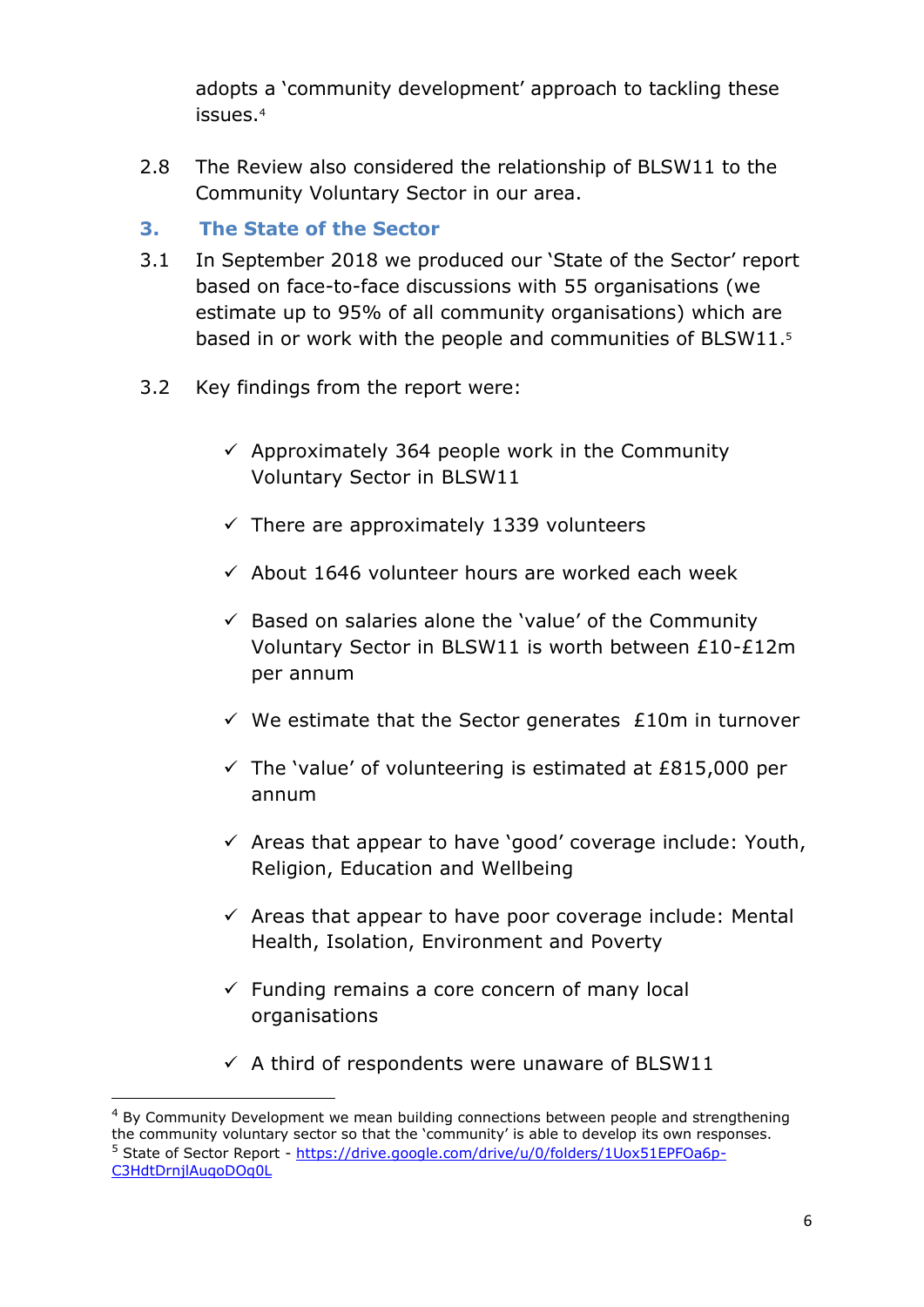- $\checkmark$  36 local organisations have expressed an interest in working with us.
- 3.3 Although not a comprehensive account the report points to the significant contribution that local organisations make to the community – this at a time of increasing challenges and without the infrastructure support (Community Voluntary Sector organisation) that most other areas of London enjoy!
- 3.4 For BLSW11 there must be a real opportunity to build on this to channel resources, volunteers and the unquantifiable 'good will' in the sector towards the development of projects and programmes that address mental health and isolation while engaging with youth.
- 3.5 More immediately BLSW11 will seek to support local community organisations who are based on, or whose work involves people that live on the patch, by:

# **Funding**

- We could extend and enlarge our Grants Programme
- We currently advertise a wide range of Grants on our web site. This could be developed further with specific advice for individual organisations.
- We could offer to assist organisations in making grant applications
- We could support groups in their compliance with grant conditions
- We could develop and promote a local 'funders fair'.

# **Marketing and Communications**

- We can develop an 'Our Community' section on our web site to promote the work and possible volunteering needs of local community organisations
- We could 'commission' Linkedup Battersea or a similar organisation to work with all the groups surveyed that have a concern with marketing and communication
- We have replaced our quarterly Newsletter with mail shots on specific items; we may want to consider developing a regular briefing paper targeted at local groups.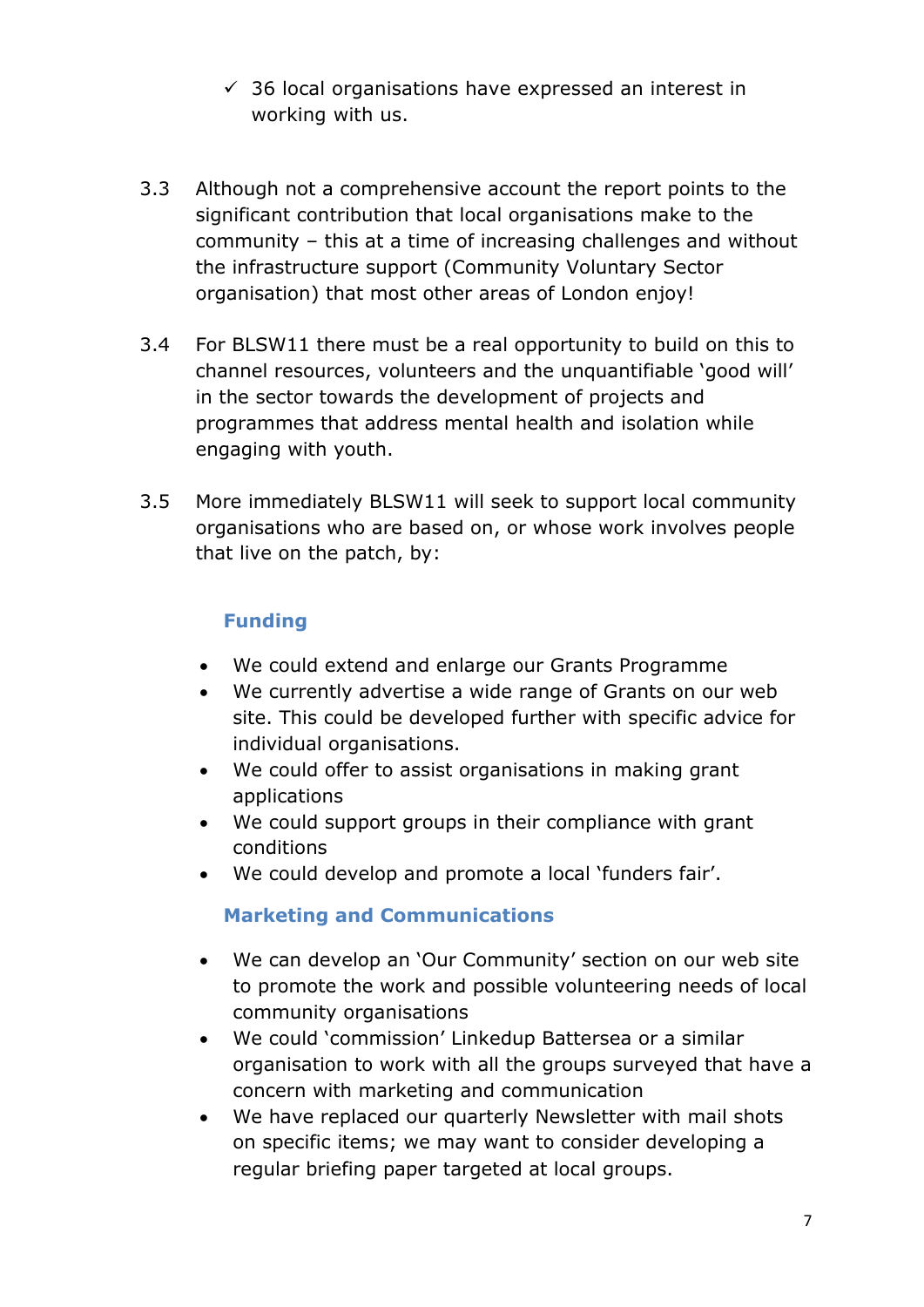## **Information and Advice**

 There is a lot of information and advice for the community voluntary sector 'out there'. Some groups may appreciate having 'tailored' advice that meets their specific needs

### **Research and Evidence**

 A major barrier to winning financial support, particularly for small groups, can be the funders requirements for lots of information about 'markets', 'beneficiaries', 'outputs' and 'outcomes' as well as stringent financial and governance procedures. While we do currently signpost groups to online resources there may be an opportunity for us to work with individual groups to improve their research capability.

### **Networks**

 There are a number of local networks that offer information, advice and mutual support. These will now be included on 'Our Community' page.

# <span id="page-9-0"></span>**4. Strategic Priorities**

- 4.1 Bringing together the outcomes of the Review and our State of the Sector report our three year strategy will have the following features:
	- $\checkmark$  Working in Partnership on a Community Development approach to Wellbeing, Mental Health, Isolation and Youth issues in BLSW11.
	- $\checkmark$  Where possible using BLSW11 resources to secure leverage or match funding
	- $\checkmark$  Directing resources to local people and community organisations to deliver projects that meet our objectives, thereby building local capacity and strengthening the community voluntary sector in BLSW11.
- 4.2 This approach will take us to the next level as an agency for 'influencing' and 'enabling'.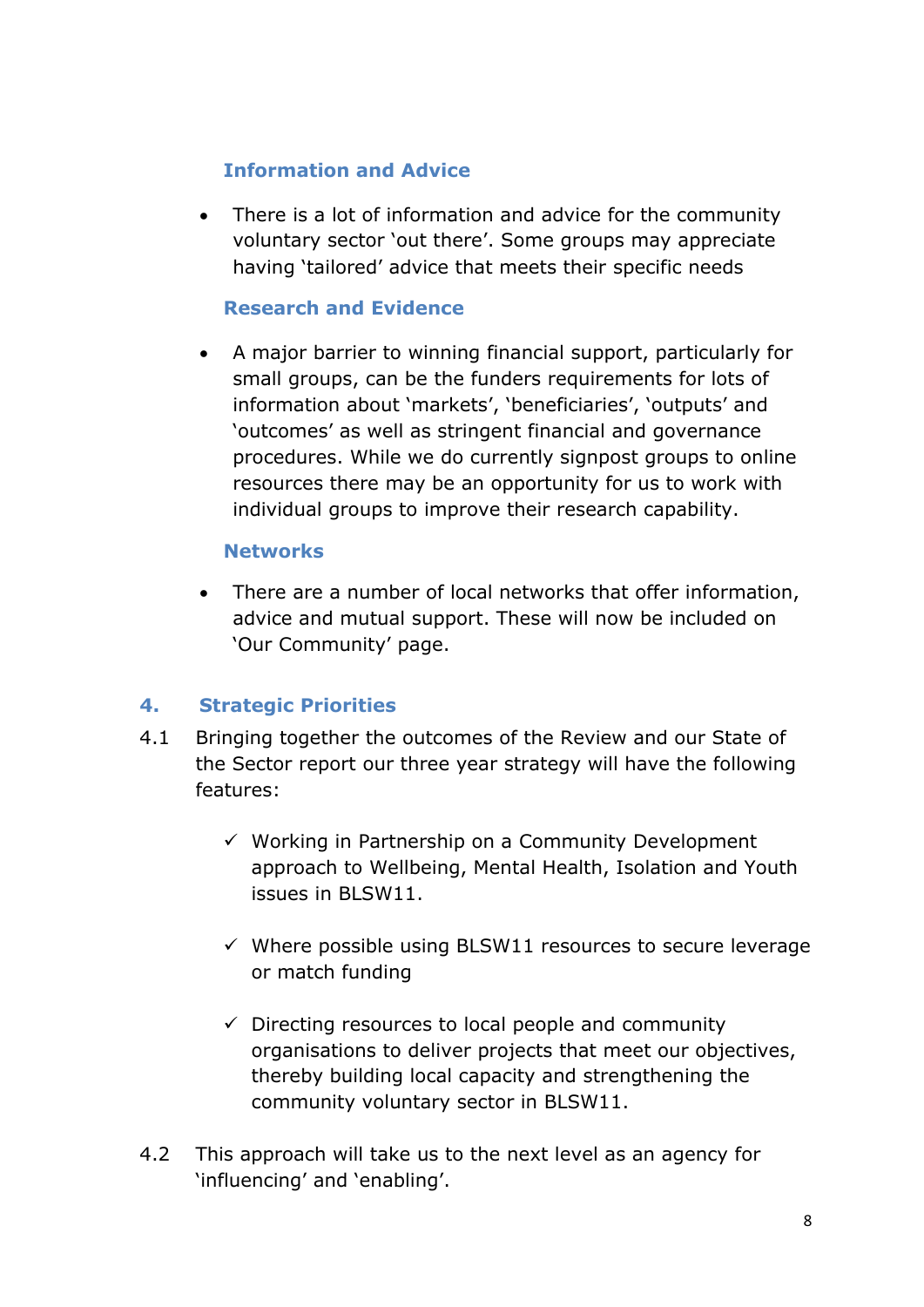## <span id="page-10-0"></span>**5. Legacy**

- 5.1 Looking ahead to 2025 BLSW11 wants to 'leave the stage' as an 'influencer' and 'enabler', with the people and communities of BLSW11 more connected and more resilient than they were in 2015.
- 5.2 The ultimate measure of this ambition will be the extent to which Wellbeing, Mental Health, Isolation and Youth issues have been addressed.
- 5.3 Associated with these 'outcomes' will be tangible evidence of a stronger more capable community voluntary sector that is better able to address some of the key issues facing the people and communities of BLSW11.
- 5.4 Our legacy aims to see:
	- $\checkmark$  A significant reduction in the number of people experiencing loneliness, anxiety and depression
	- $\checkmark$  A engaged and resourceful Youth with a strong voice
	- $\checkmark$  A successful and self-sustaining Falcon Road Festival
	- $\checkmark$  A Community Voluntary Sector with enhanced capacity, more resources and longer term security
	- $\checkmark$  An increase in volunteering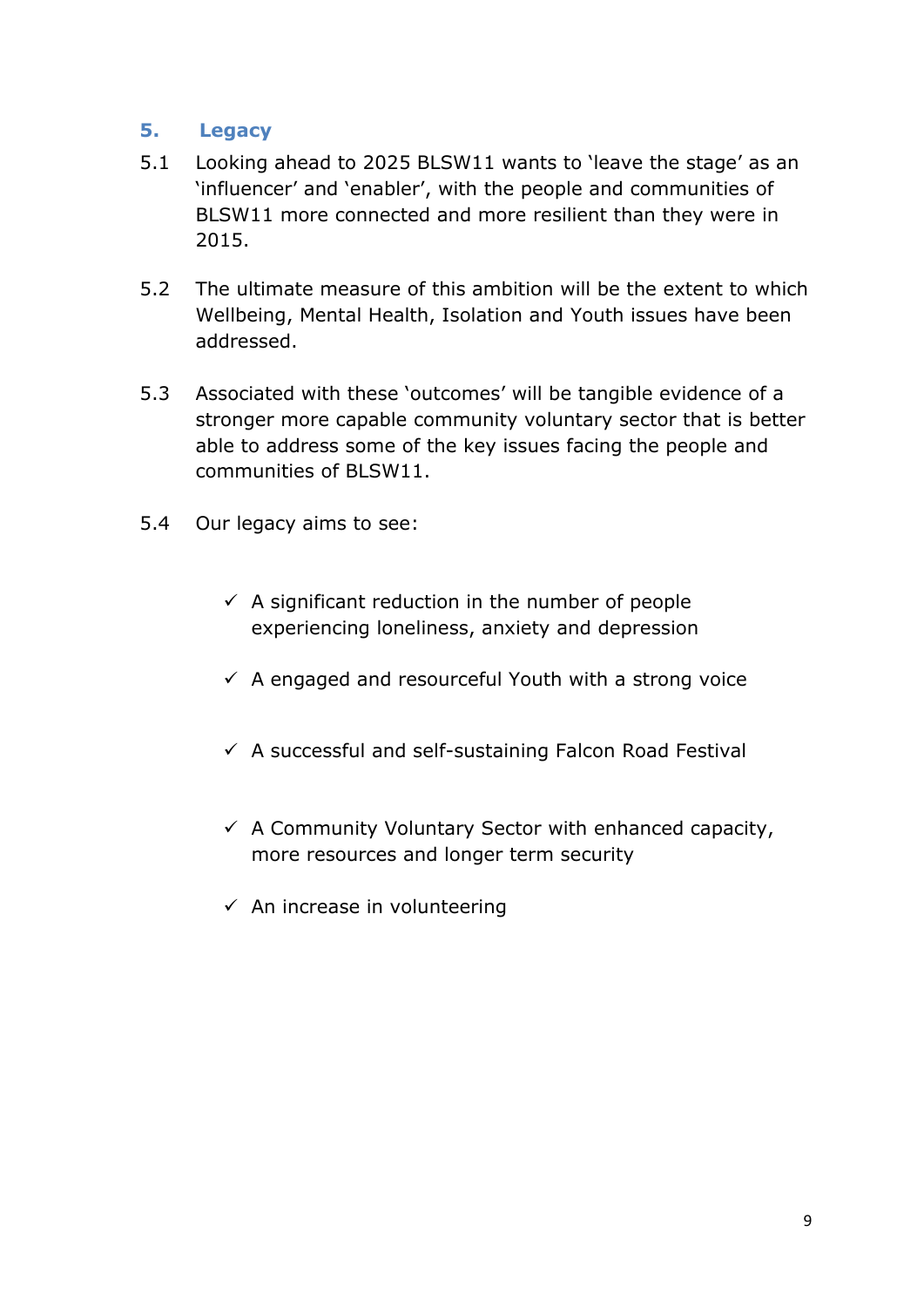# <span id="page-11-0"></span>**Part 2: Our Plan for 2019-21**

#### <span id="page-11-1"></span>**6. Funding and Strategic Partnerships**

- 6.1 For 2019-21 our approach will aim to increase the level of resources available to our community groups so that they are better placed to develop projects that address our strategic aims.
- 6.2 Taking Wellbeing, Mental Health<sup>6</sup> (in particular Anxiety & Depression) and Isolation as strategic priorities and Youth engagement as a priority 'means' of addressing them requires us to identify the 'functions' needed to mobilise support and focus attention through projects and programmes that could be delivered by some of our local community organisations.
	- Volunteer Coordination our State of the Sector identified over 1300 volunteers active on our patch alone – imagine the potential if some of this could be mobilised to support BLSW11 objectives! (tackling isolation, intergenerational, festival etc)
	- Youth Voice engaging young people in the issues (mental health, gangs etc) to encourage their views and participation in community/social issues. We aim, through the Alliance, to establish a new youth forum for BLSW11 and a development worker is needed for this!
	- Mental Health expertise all PC and our strategic partners should, at a minimum, have mental health first aid, but more importantly we need to disseminate skills and knowledge in this vital area
	- Transitional Work a key 'problem area' for young people is the transition from home to nursery, to primary, to secondary, to college/university and/or work. We need knowledge/expertise in this area.

<sup>6</sup> We recognise that mental health takes many forms, but our 'strategy' will be governed by a consideration of where a 'community' approach can be most effective.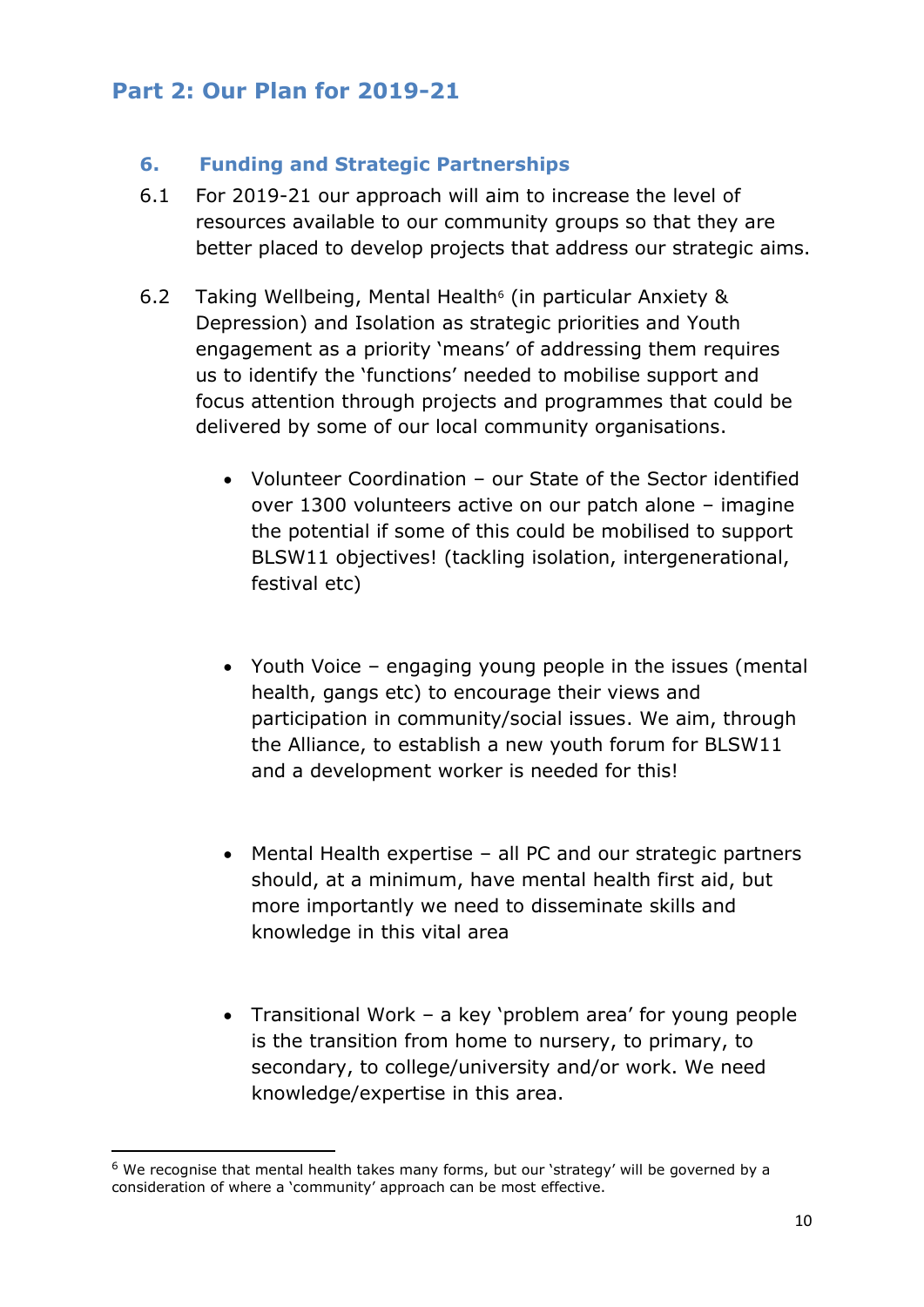- Mentoring BLSW11 has looked at this several times but wants to look again from a strategic perspective.
- 6.3 Each of these functions will need resourcing (say £45k each X 5  $=$  £225K a year for three years = £675K) which is well beyond the means of BLSW11 but could be achievable through leverage and match funding.
- 6.4 Securing new investment to deliver these 'functions' would have limited impact without further resources for delivering projects. For example a Youth Development Worker would need funding for training, possible youth residentials, engagement events, administration, etc.
- 6.5 As a crude measure a conservative assumption would be that each 'function' would need (say) £25k a year to support the work load or an additional £125k a year for three years = £375k. In short we are aiming to secure additional funding of over £1m!
- 6.6 As BLSW11 is an unconstituted organisation it is unlikely that we would be successful in making applications for grants, but the Alliance may do so on our behalf. In Part 3 (Our Budget) we look at how BLSW11 resources could be used to attract new investment into the area.
- 6.7 This new focus on Wellbeing, Mental Health, Isolation and Youth will impact on our current projects (Intergenerational, Festival and Grants) as well as new ones that could be funded in partnership with others.
- <span id="page-12-0"></span>**7. Intergenerational Programme**
- 7.1 The PC lead for our intergenerational work has reviewed progress to date and while giving emphatic approval for the work undertaking by our delivery partners Women of Wandsworth (WoW) wants us to develop a more 'strategic' and partnership based approach.
- 7.2 It is therefore proposed to retain the current intergenerational budget but to develop a detailed 'prospectus' which sets out in greater detail what BLSW11 would like to achieve through this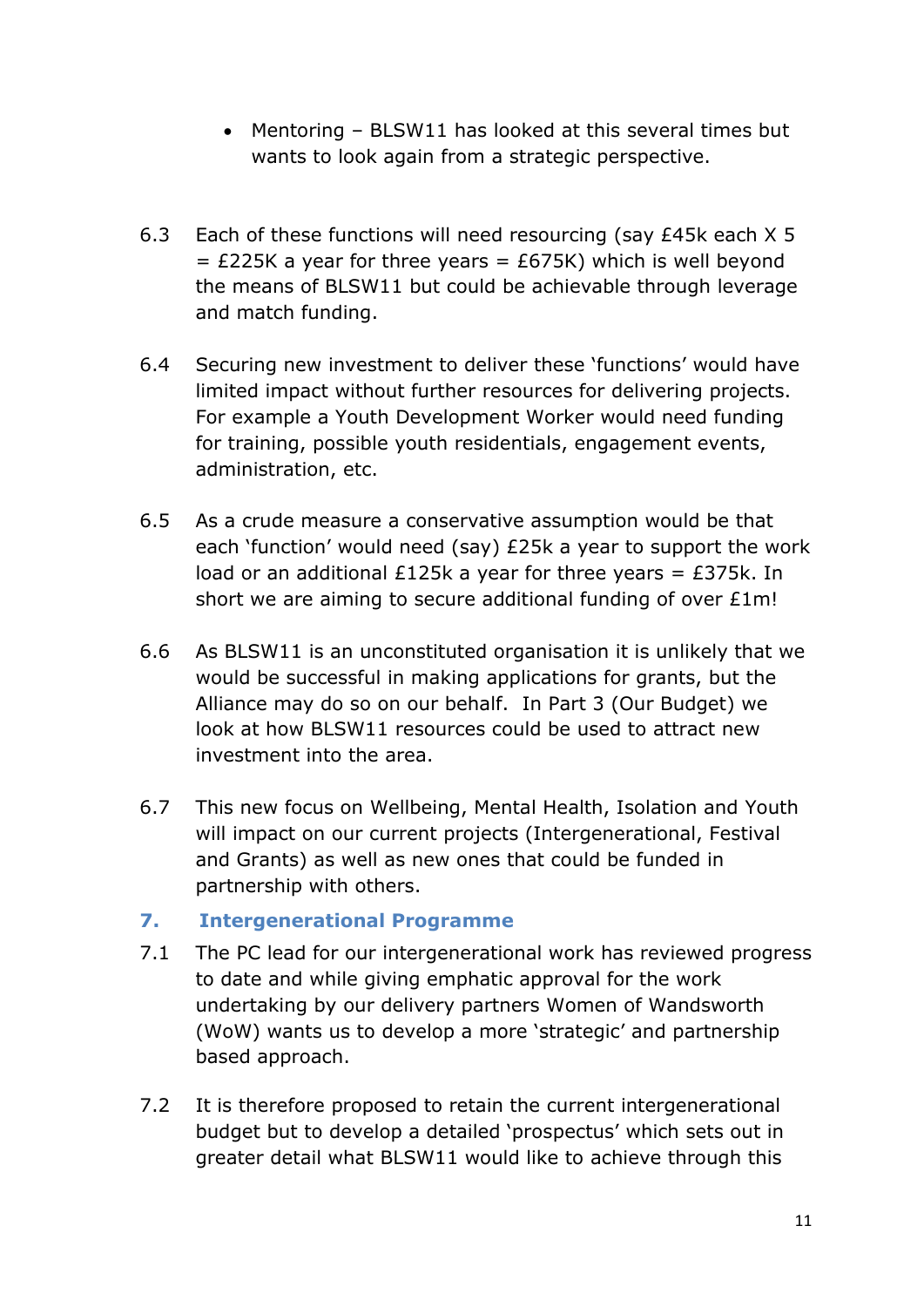programme in association with volunteering and youth development work.

- 7.3 Our aim is to have the prospectus completed by March 2019 and a new 'commission' for intergenerational work 'let' by July 2019.
- 7.4 A principle that we want to explore is whether we can use BLSW11 resources (currently £10,000 for intergenerational work) to leverage new resources that will enable us to have a much bigger impact.

### <span id="page-13-0"></span>**8. Falcon Road Festival**

- 8.1 The 2018 Falcon Road Festival attracted over 5000 visitors, involved 70 volunteers and 40 organisations, marking a progressive year on year improvement.
- 8.2 In 2016 the festival was entirely funded by BLSW11; in 2017 we attracted sponsorship for the skate park; in 2018 we secured £5,000 of sponsorship from a local developer. Going forward it is our aim to see the festival as a BLSW11 legacy which is entirely self-funded.
- 8.3 For the next three years it is proposed that BLSW11 continues its current level of support for the festival at £15,000 (BLSW11 support for 'events'), but that after 2021 our support is tapered to reduce by £3,000 a year, with replacement funding sought from sponsors and our strategic partners.
- 8.4 It is proposed that BLSW11 representatives on the Falcon Road Festival working team press the case for Mental Health, Isolation and Youth issues to be considered as Festival themes over the coming three years.
- 8.5 As has been noted elsewhere, one of the most important conditions for addressing mental health is a strong sense of community; the Festival may want to consider further how promoting community cohesion can advance the wellbeing agenda.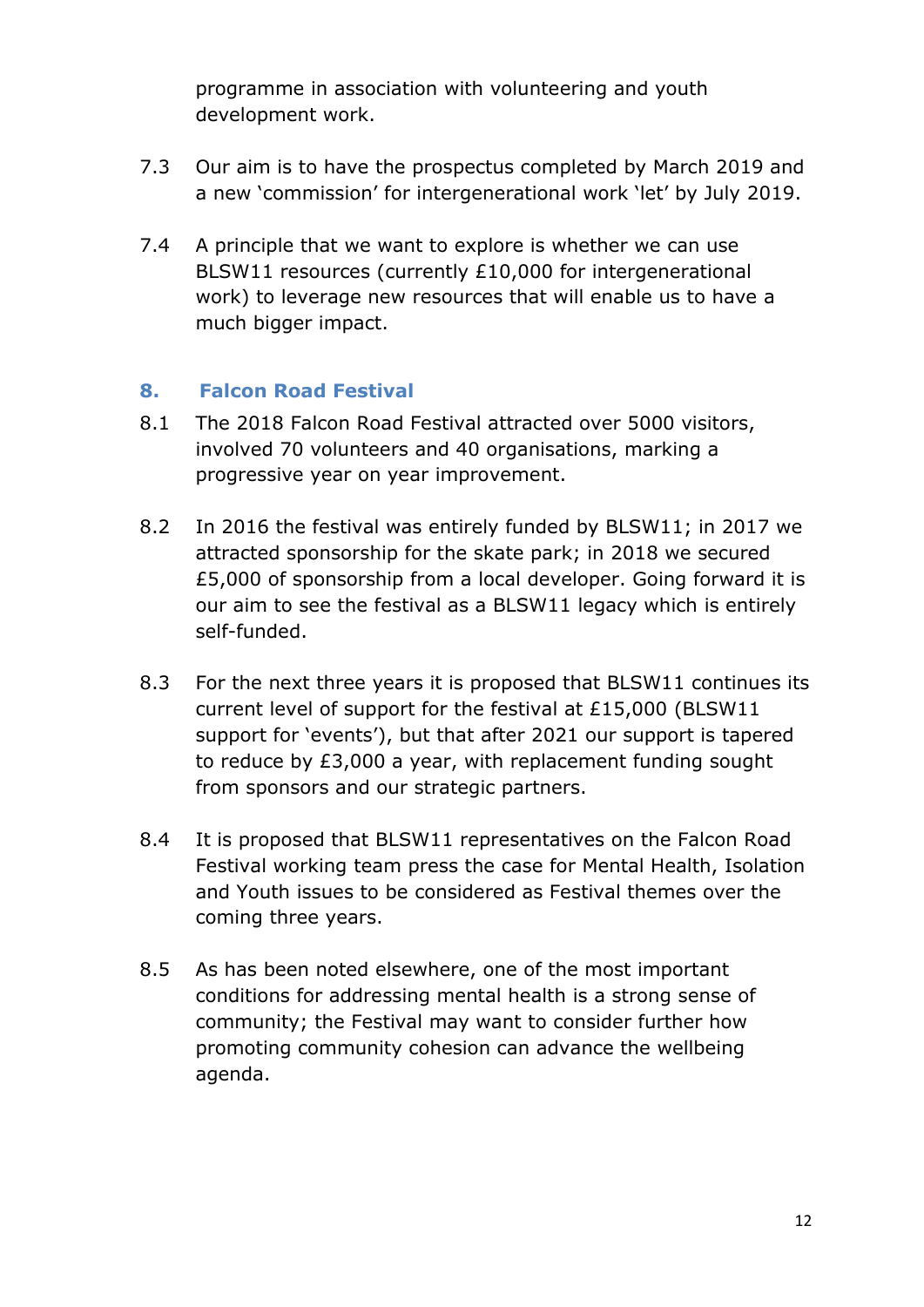#### <span id="page-14-0"></span>**9. BLSW11 Grants Programme**

- 9.1 Our Community Voice Sub-committee has implemented a new grants programme that was approved by the PC in September 2017.
- 9.2 A Report on the Grants Programme is available to PC members at: [https://drive.google.com/drive/u/0/folders/1Uox51EPFOa6p-](https://drive.google.com/drive/u/0/folders/1Uox51EPFOa6p-C3HdtDrnjlAuqoDOq0L)[C3HdtDrnjlAuqoDOq0L](https://drive.google.com/drive/u/0/folders/1Uox51EPFOa6p-C3HdtDrnjlAuqoDOq0L)
- 9.3 A summary of all the projects supported for 2017-18 is provided on our web page at : [http://www.biglocalsw11.co.uk/successful](http://www.biglocalsw11.co.uk/successful-grant-applications-in-2018/)[grant-applications-in-2018/](http://www.biglocalsw11.co.uk/successful-grant-applications-in-2018/) as are evaluation reports for each project, when they become available.
- 9.4 The new grants programme differs from our previous approach in three key respects:
	- We have used the process to hold face-to-face discussions with applicants so that we can both find out more about the proposals and, where relevant, help shape the bids so that they are more closely aligned to our strategic objectives.
	- We have introduce a 'pre-application' stage, so that project ideas that are in the early stages of development can be discussed before a full application is made. This enables us to be better able to support potentially good projects, while also deterring people from undertaking unnecessary work on project that are unlikely to gain approval.
	- We have placed a stronger emphasis on 'new' initiatives or 'seed' projects that show potential for becoming established.
- 9.5 Our Grants Programme has to a certain extent anticipated our renewed focus on a community development approach to Health and Wellbeing with the current criteria for scoring applications including: Beneficiaries live or work in BLSW11; the project Promotes General Health, Mental Health, Community Participation and Improves Skills.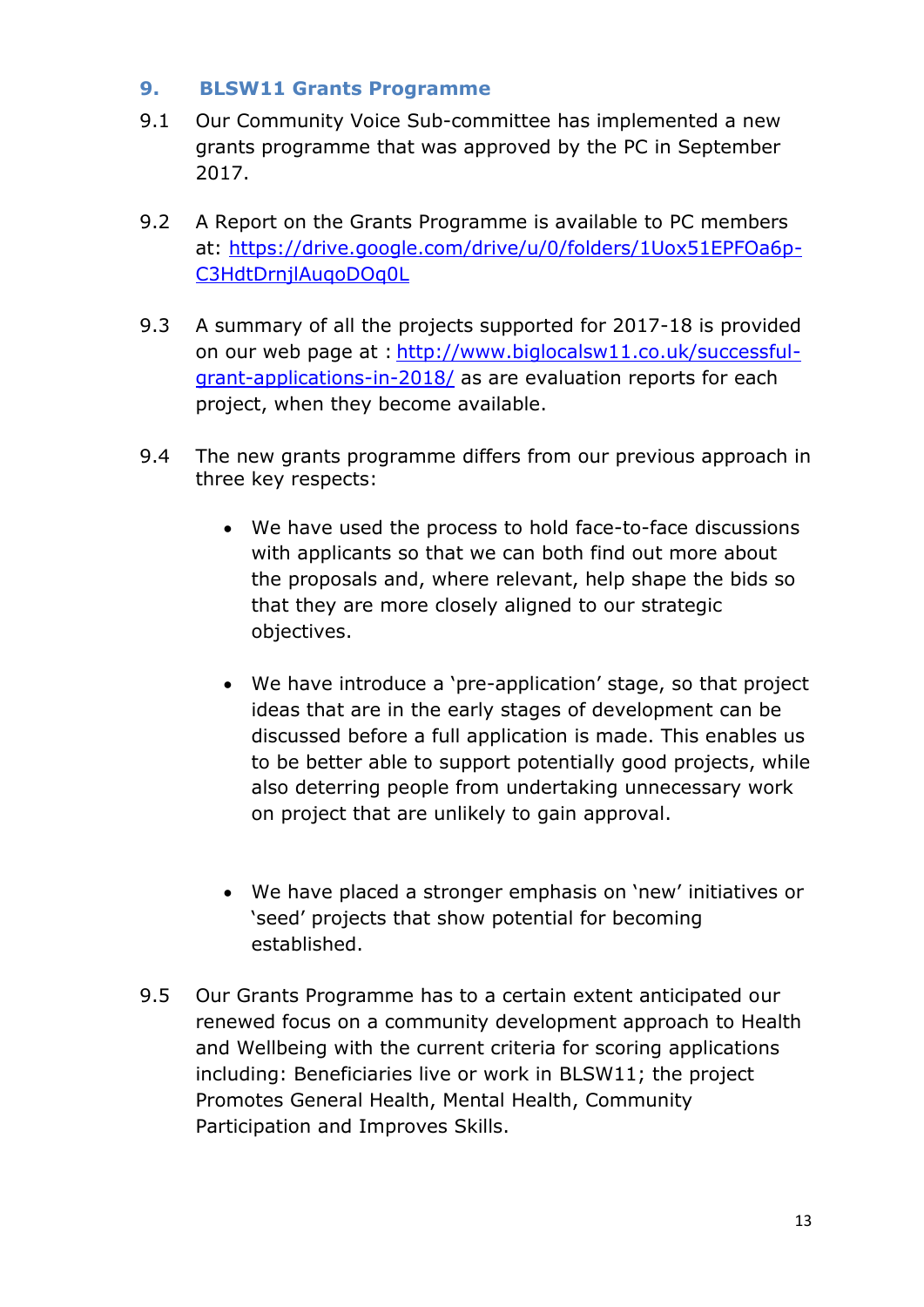9.6 For 2018-21 we anticipate a continuation of the programme with an increase in the BLSW11 budget from £15k to £20k but, as in other areas, we will be seeking to match fund this from a partner organisation.

## <span id="page-15-0"></span>**10. Outreach**

- 10.1 Our community support worker has successfully engaged with 55 local community organisations; the main aim of our 'project' was to establish contact with as many community based organisations as possible, with a view to developing a better understanding of their work and concerns and better evidence of how we may be able to work with and/or support them.
- 10.2 During the next phase, a main task is to build on these contacts and for us to work with local community organisations in a way that both supports them and, where possible, helps us to achieve our strategic objectives, possibly through the development of a 'community partnership support' function.

# <span id="page-15-1"></span>**11. BLSW11 Structure and Communications**

- 11.1 Between 2015-18 the BLSW11 'Community Voice' sub-committee has had responsibility for community engagement, lobbying on issues that affect local people (the environment) and our Grants Programme.
- 11.2 On review the PC has determined to restructure the way that it works to:
	- Keep clear and separate lines of accountability between functions that 'engage' with the community and those that 'fund' community organisations
	- Develop all of our funded 'projects' under a single subcommittee
	- Prioritise the work of the Big Local Alliance
	- Improve internal and external communications

# **Communications**

- 11.3 For 2018-21 we aim to enhance our communications function to include:
	- Improve internal communications so that all PC members are better informed of our progress and any new initiatives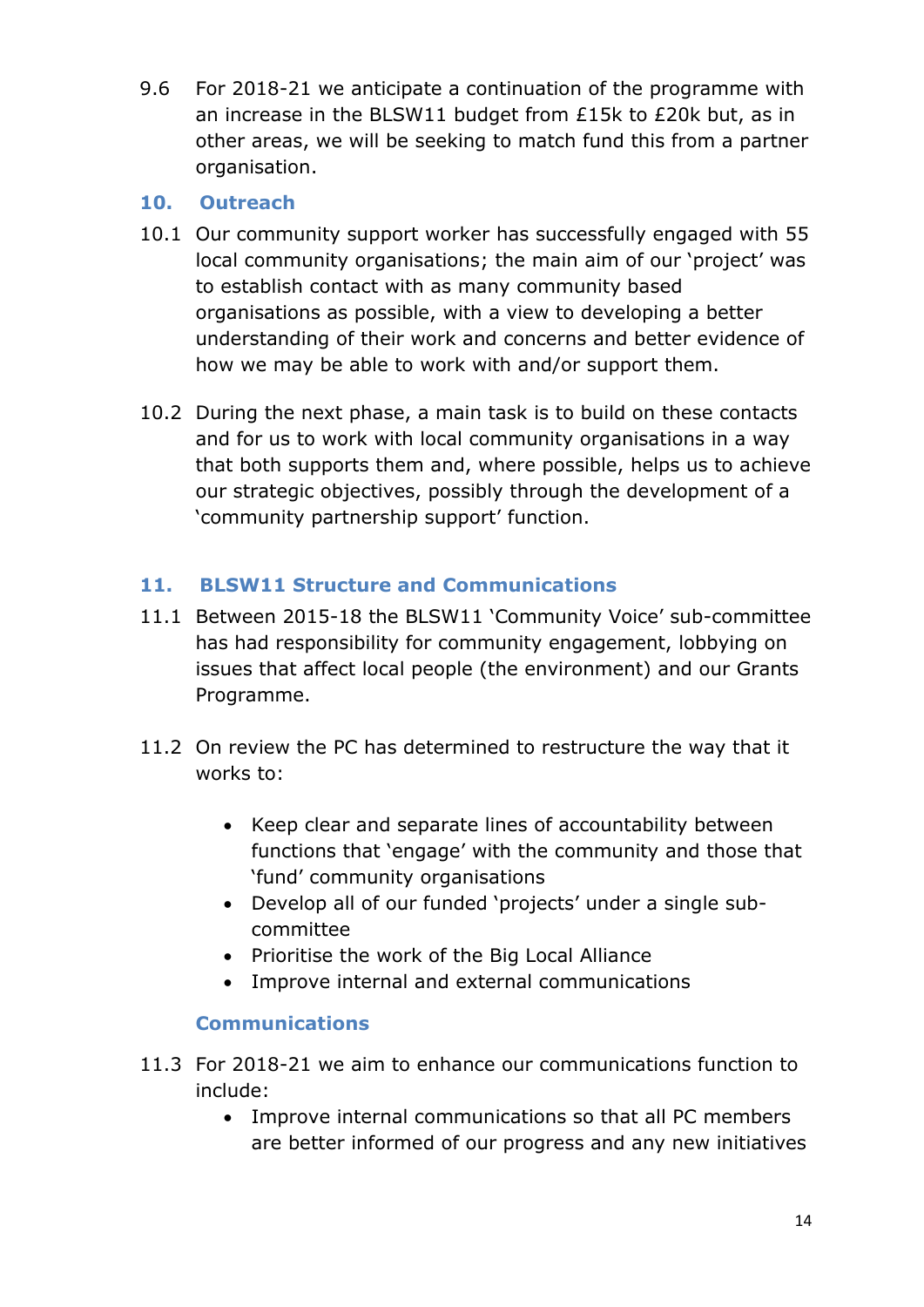or opportunities that may arise (particularly for significant new funding).

- Improved external communications so that our existing and potential partners are better informed; and that through social and other media, our communities can find a channel for expressing their views/concerns
- Effective lobbying on issues that affect the people and communities of BLSW11 particularly as they impact on Health and Wellbeing, Mental Health and Youth.
- 11.4 Our new Communication sub-committee will essentially take on the role of the Community Voice sub-committee.
- 11.5 A new BLSW11 organisational chart will be developed to reflect these changes. (See Appendix 4 for current and proposed 'functions'.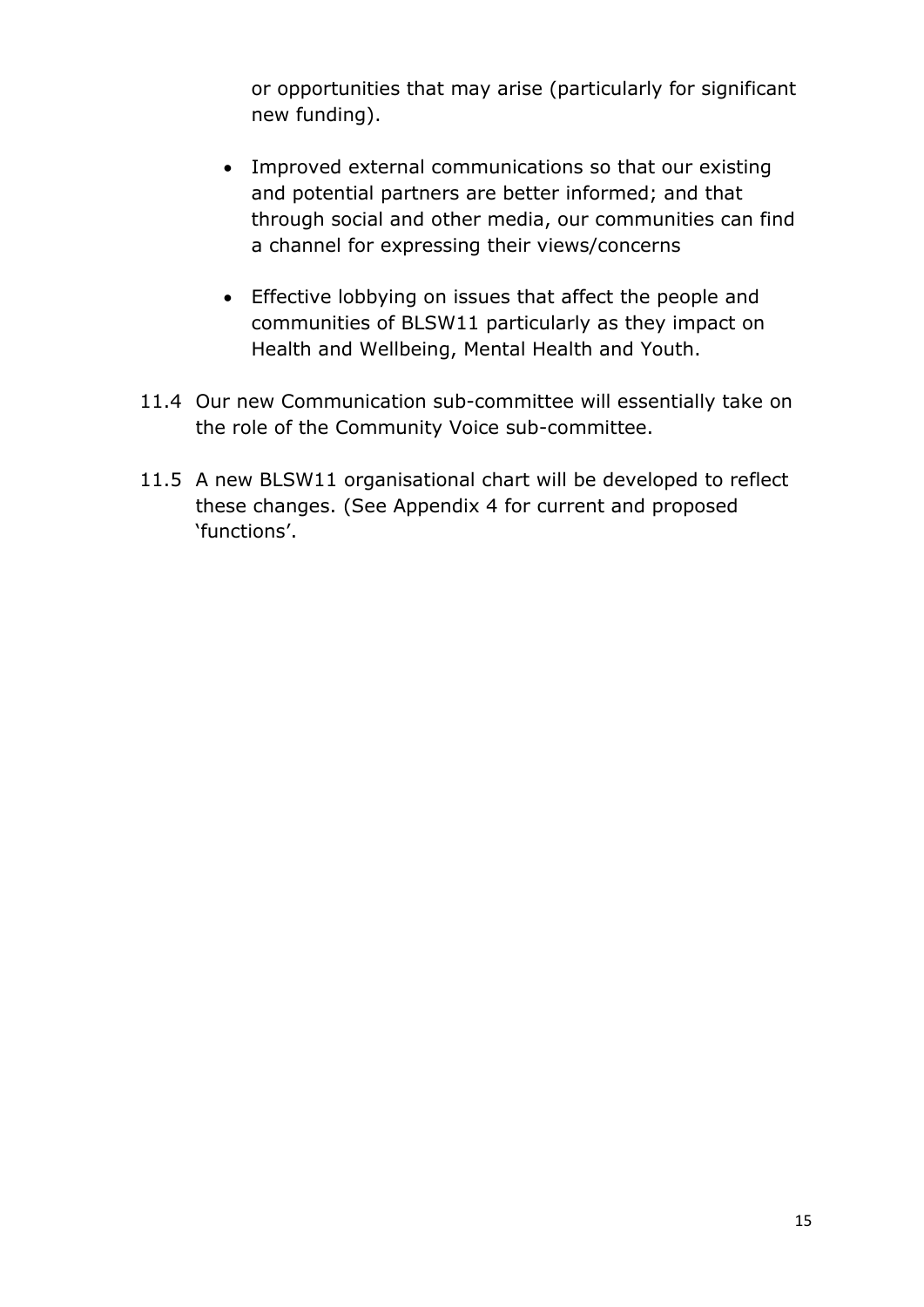# <span id="page-17-0"></span>**Part 3: Our Budget 2019-21**

## <span id="page-17-1"></span>**12. Under spend**

- 12.1 As in previous years our 2017-18 budget was under spent. The reasons for this include:
	- The Alliance did not apply for £25k that had been provisionally allocated for a PC approved project
	- Our Contingency (£5k) was not used
- 12.2 This means that we will have to return the under spend to the Local Trust, which we can reclaim as part of our 2019-21 submission.
- 12.3 To date we have spent approximately £200k of the £1m allocated to us, which, with the additional £105,000 announced last year, means that we have approximately £130,000 remaining for each of the next seven years.

### <span id="page-17-2"></span>**13. Resources**

- 13.1 In addition to our BLSW11 financial resources from the Big Lottery we depend heavily on volunteers to deliver our current work streams (Festival, Grants, and Intergenerational) including the time of PC members.
- 13.2 A major advantage of our strategic partnership is that BLSW11 has access to and influence over some of the assets (spaces), skills and knowledge and volunteers of well established and well regarded community based organisations.

### <span id="page-17-3"></span>**14. Leverage and Match Funding**

- 14.1 Over the past three years we have held consultations with a range of organisations that might consider providing match funding and/or sponsorship to support BLSW11's strategy including:
	- Battersea Power Station Community Foundation
	- Taylor Wimpey (Regeneration)
	- LB Wandsworth
	- The Clinical Commissioning Group
	- Greater London Authority
	- Trust for London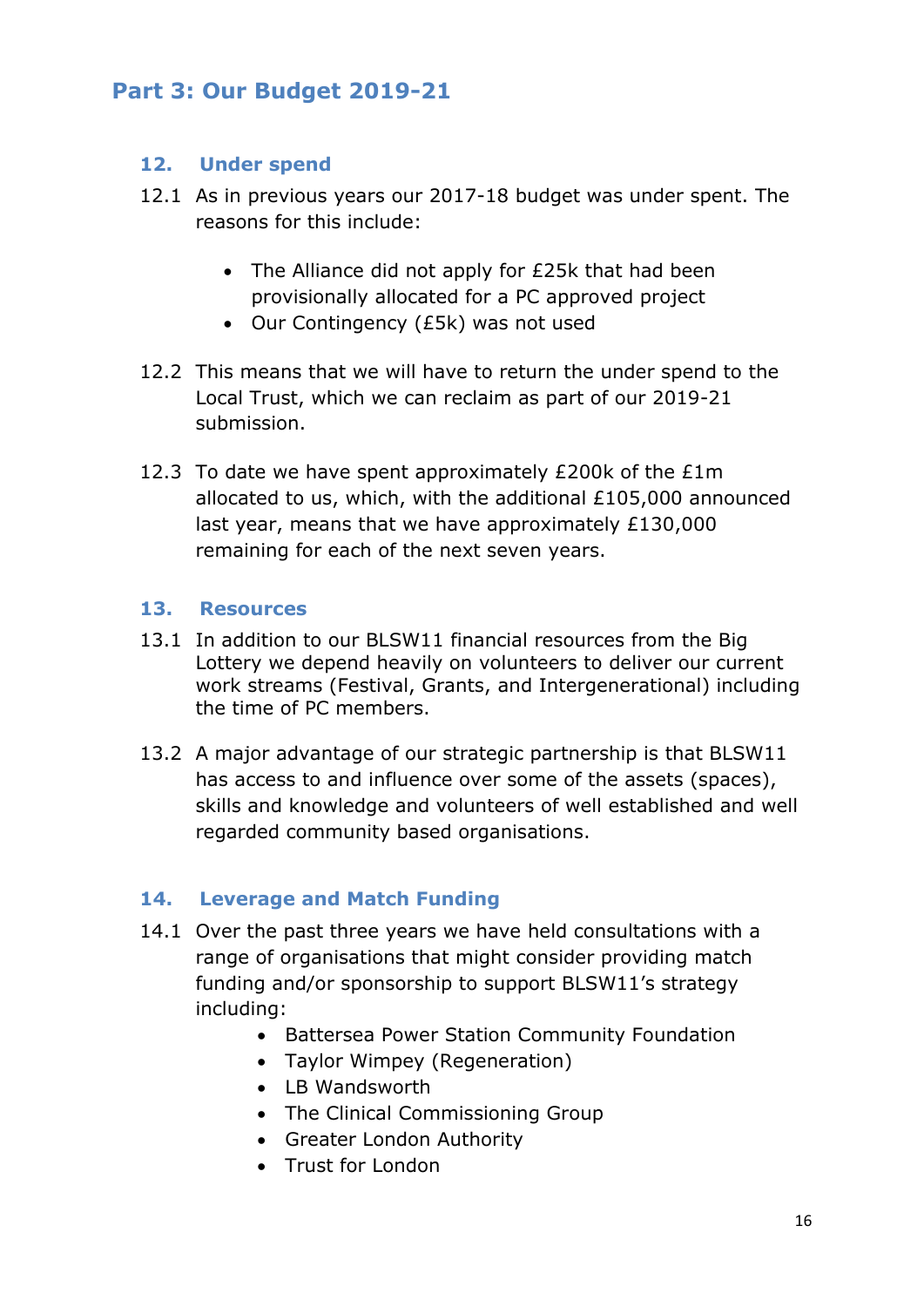- Tideway (Developers)
- 14.2 Our conversations have been about 'in principle' support for a more strategic approach which has until now lacked specific details. With the new focus on Wellbeing, Mental Health, Isolation and Youth, we are better placed to revisit these potential 'partners' with concrete proposals.

## <span id="page-18-0"></span>**15. Front Loading**

- 15.1 Our proposed budget is designed to 'front load' our draw down from the Local Trust with the expectation that through leverage and match funding we will be able to attract significant new resources into the area.
- 15.2 The budget seeks to establish a 'contingency fund' of £50k a year for the next three years. This will only be used as a means for negotiating with potential partners on funding of the key functions and activities identified at paragraph 6.2 above.
- 15.3 While there can be no certainty of a successful outcome it is probable that without a BLSW11 contribution these functions will not be secured. In each case a proposal to draw down this funding with require PC approval.

# <span id="page-18-1"></span>**16. 2019-21 Budget**

16.1 The following sets out our planned expenditure over the next three years.

| <b>Management</b>               | 2018/19 | 2019/20 | 2020/21 |
|---------------------------------|---------|---------|---------|
| <b>Training and Development</b> | 2500    | 2500    | 2500    |
| Administration                  | 1000    | 1000    | 1000    |
| <b>Discretionary Budget</b>     | 5000    | 5000    | 5000    |
| Communications                  | 1000    | 2500    | 3000    |
| LTO                             | 12300   | 12600   | 12800   |
| Coordinator                     | 15000   | 16000   | 17000   |
| Outreach Worker                 | 10000   | 11000   | 12000   |
| Sub Total                       | 46800   | 50600   | 53300   |
| <b>Projects</b>                 |         |         |         |
| <b>Big Local Alliance</b>       | 25000   | 25000   | 25000   |
| Festival                        | 15000   | 15000   | 15000   |
| Grants                          | 20000   | 20000   | 20000   |
| Intergenerational               | 10000   | 10000   | 10000   |

#### **Budget**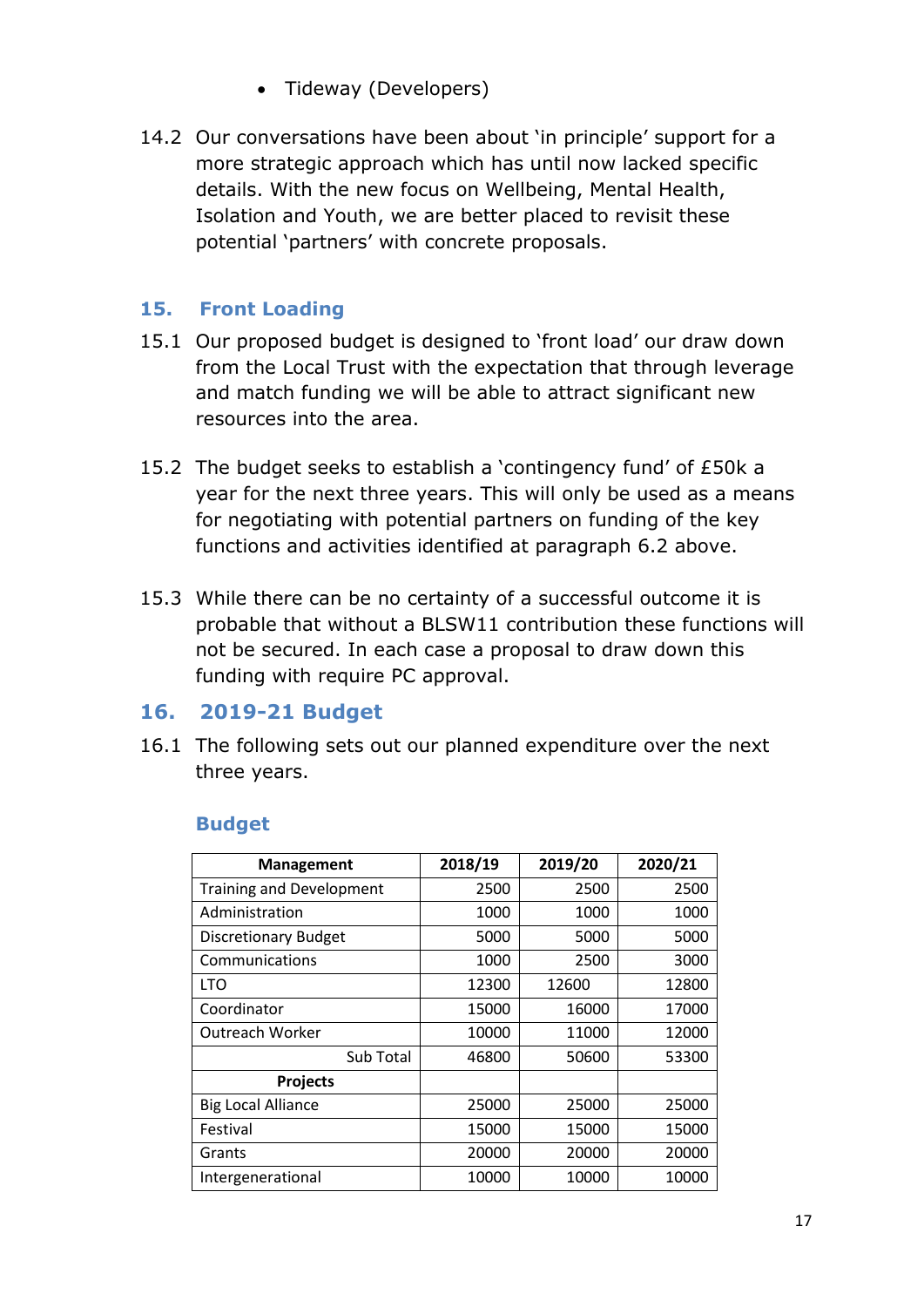| Local Investment Fund | 50000   | 50000   | 50000   |
|-----------------------|---------|---------|---------|
| Sub Total             | 120000  | 120000  | 120000  |
| <b>Total</b>          | 166,800 | 170,600 | 173,333 |

- 16.2 This equates to £511,000 over the three years, which if deployed would leave us with approximately £98,500 for each of the remaining four years of our programme.<sup>7</sup>
- 16.3 In addition to this we will be requesting that the Local Trust makes provision for a further draw down facility so that we will be able to negotiate with potential partnership with maximum flexibility.
- 16.4 In the event that we do not achieve our match funding targets the PC will annually review options during the three year plan cycle.
- 16.5 We proposed to undertake another strategic review and evaluation mid 2021.

<sup>&</sup>lt;sup>7</sup> Total available £1m + £105k = 1,105,000 Total spend to date (estimate) £200,000 leaves £905,000 minus £511,000 (for 2019-21) leaves £394,000 Divided by  $4 = £98,500$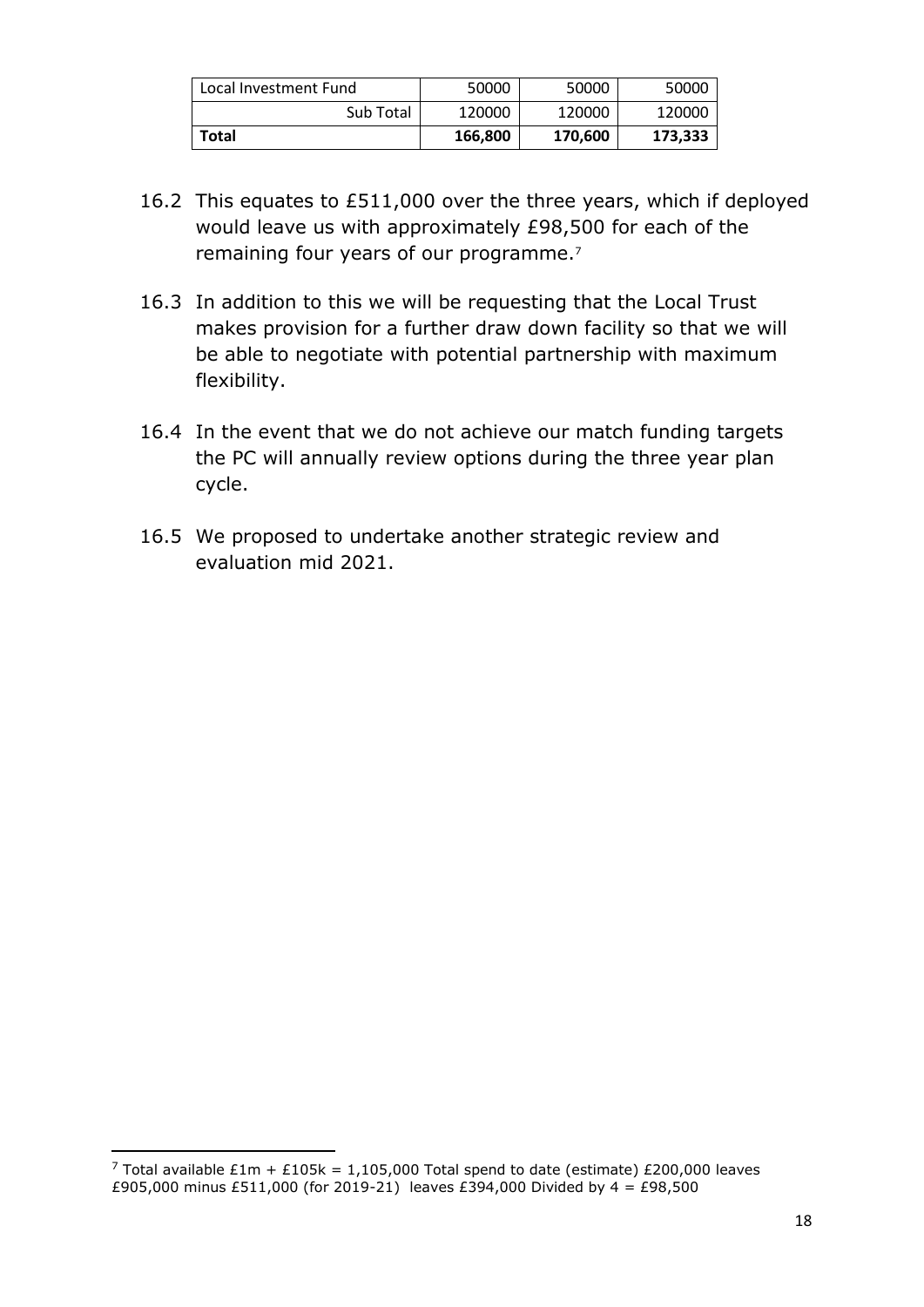#### **Appendix 1: BLSW11 'Alliance' – Relations**

<span id="page-20-0"></span>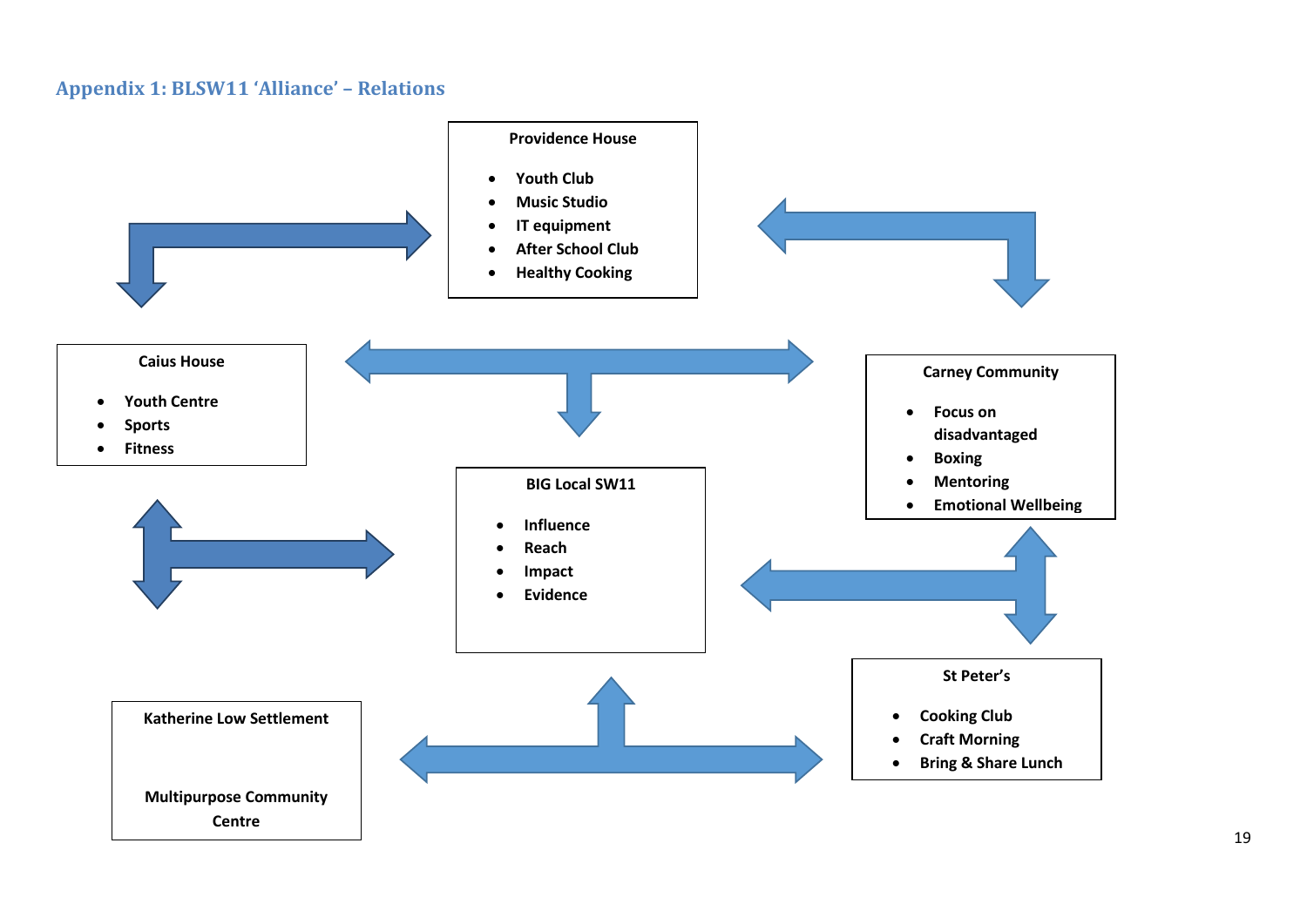## <span id="page-21-0"></span>**Appendix 2: Summary of Achievement 2015-2018**

#### <span id="page-21-1"></span>**Summary 2015-16**

- Updated our Area Profile which showed significant changes from the 2011 Census regarding inward migration and the rise in rented properties in the patch
- Appointed a Support Worker
- Produced a Community Directory showing who is doing what and where, in the area.
- Produced a Business Directory which has enabled us to gain a better understanding of the local economy and develop potential engagement with local businesses.
- Ran a Skills, Training and Jobs Fair which attracted 12 service providers and 77 local people; which in turn led to the development of…
- Established Building Futures (BF)(formerly skills share), which has produced a costed three year plan to tackle barriers that prevent people from reaching their potential, particularly with respect to Training, Volunteering and Employment, leading to the introduction of a 'pilot'….
- BF Advisory Service which supported 15 people, of which 4 gained employment!
- Delivered the first of planned series of 'Battersea Together' events, which attracted 44 people from 35 local organisations, which identified areas of potential cooperation and/or partnership working
- Delivered the WoW Intergeneration project which saw numerous events and engagement with many older people
- Managed a Small Grants Scheme which saw £6,000 awarded to 9 organisations in our patch
- Updated our Face Book and Web page with a significant rise in visitors on both forums.
- Developed a partnership with the London Fire Service, Christchurch School, LB Wandsworth and the Residents Associations for the Kambala and Falcon estates, to oversee, manage and fund the highly successful Falcon Road Community Festival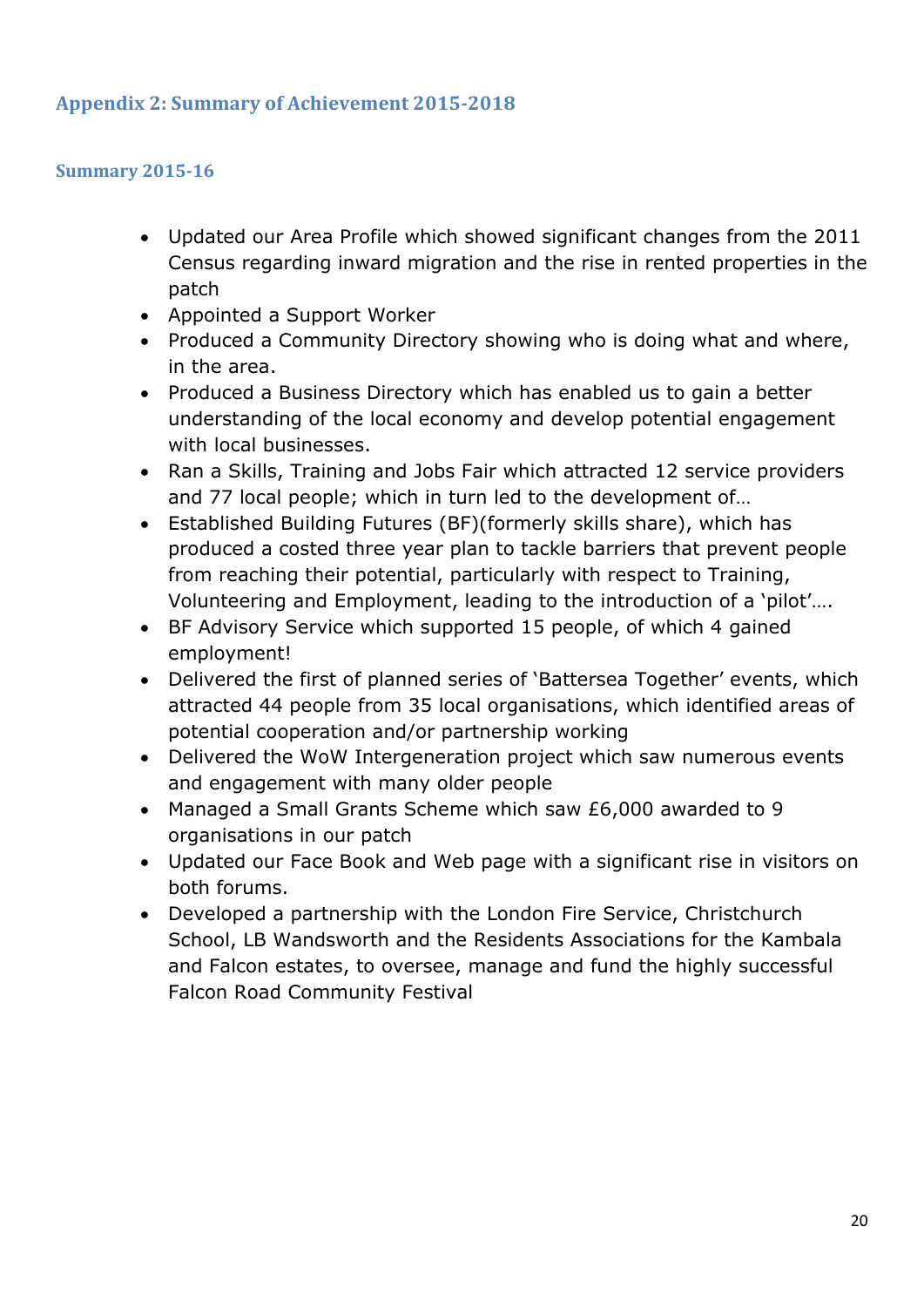#### <span id="page-22-0"></span>**Summary 2016-17**

| What we said we would                                 | What we did                                                                                                | <b>Outcomes or Comments</b>                                                                                                                                                                                                          |
|-------------------------------------------------------|------------------------------------------------------------------------------------------------------------|--------------------------------------------------------------------------------------------------------------------------------------------------------------------------------------------------------------------------------------|
| deliver                                               |                                                                                                            |                                                                                                                                                                                                                                      |
| A revised Building Futures<br><b>Advisory Service</b> | A revised BF was developed to<br>include improved monitoring and<br>evaluation                             | Over 20 'clients', some<br>multiple appointments. 5<br>people into work, 5 into<br>volunteering; great<br>personal stories on web<br>page.                                                                                           |
|                                                       |                                                                                                            | Project ended in June 2017<br>and a new project will be<br>considered as part of the<br><b>BLSW11 Strategic</b><br>Partnership                                                                                                       |
| An updated WoW<br>Intergenerational project           | The intergenerational programme<br>was tasked with improving its<br>'offer' to other settings in<br>BLSW11 | Additional lodges included<br>in new programme;<br>improved liaison with<br>Kambala Residents<br>Association; St Peter's and<br>Thames Christian College.<br>12 volunteers, over 100<br>beneficiaries from BLSW11                    |
| A new Community Fitness<br>programme                  | We commissioned Enable Leisure<br>to deliver a Community Fitness<br>Programme                              | Successful women's fitness<br>group launched<br>New chair based fitness<br>project well attended<br>Walking group (Battersea<br>Park) going well<br>Voucher scheme still being<br>developed (Currently 4<br>successful organisations |
| A new In Work Poverty<br>programme proposal           | The proposal was put on hold<br>pending a review by KLS.                                                   | N/A                                                                                                                                                                                                                                  |
| A new Mentoring programme                             | We considered a Mentoring<br>programme submitted by Caius<br>House but decided against<br>proceeding       | N/A                                                                                                                                                                                                                                  |
| A newly designed Community<br>Festival                | Our second Falcon Road Festival<br>focussed on Health and Wellbeing                                        | Over 3000 visitors; 70<br>volunteers, 41 stallholders;<br>over 20 activities; positive<br>feedback (see link to video<br>on Facebook)                                                                                                |
| A new Community Leaders<br><b>Exchange Programme</b>  | We supported this programme<br>with a £1,500 pilot fund                                                    | The programme pilot was a<br>success and it has now                                                                                                                                                                                  |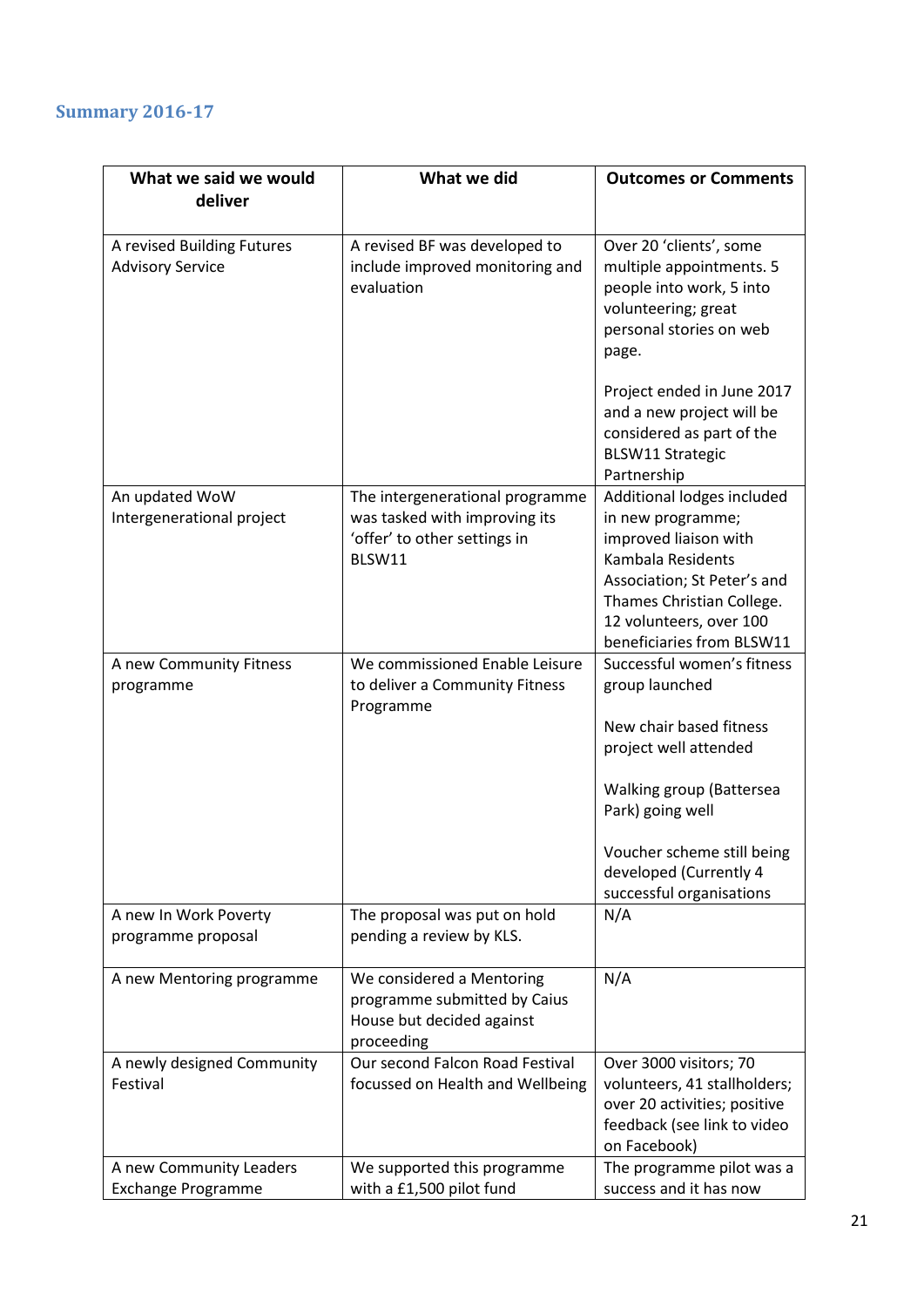|                                                          |                                                                                                                                                                                                    | become a self-funded<br>activity                                          |
|----------------------------------------------------------|----------------------------------------------------------------------------------------------------------------------------------------------------------------------------------------------------|---------------------------------------------------------------------------|
| What we planned to<br>develop                            | What we did                                                                                                                                                                                        | <b>Comments</b>                                                           |
| A partnership engagement<br>programme                    | <b>Battersea Together (February</b><br>2016), Partnership Workshop<br>(June 2016)                                                                                                                  | In principle Partnership<br>agreement secured subject<br>to PC support    |
| A Jobs, Training and<br><b>Opportunities Fair</b>        | Did not happened, instead we<br>supported Work Match                                                                                                                                               | N/A                                                                       |
| A Community Connectors<br>project                        | Did not proceed                                                                                                                                                                                    | N/A                                                                       |
| Two further Battersea Together<br>events                 | A Battersea Together event was<br>held in February 2017 another<br>event is being planned for<br>February 2018                                                                                     | Next event will be on<br>project planning                                 |
| A series of community outreach<br>activities             | Did not proceed, but an Outreach<br>Worker has been appointed from<br>September 2017                                                                                                               | N/A                                                                       |
| Forceful lobbying on key issues<br>that affect our patch | This is planned to be developed<br>as part of our new Strategic<br>Partnership                                                                                                                     | N/A                                                                       |
| Improved marketing and<br>communications                 | Our web site was given a<br>complete over-haul making it<br>brighter, easier to navigate and<br>with regular updates. We started<br>using Twitter and continue to<br>improve our Facebook content. | Increased visitor numbers<br>Increased 'likes'<br>Increased notifications |
| Develop a new Grants scheme                              | New proposal was considered by<br>PC September 2017                                                                                                                                                |                                                                           |

# <span id="page-23-0"></span>**Summary 2017-18**

| What we said we would<br>deliver | What we did                                                     | <b>Outcomes or Comments</b>              |
|----------------------------------|-----------------------------------------------------------------|------------------------------------------|
| A new Grants scheme              | Launched our new £15,000<br>Grants Programme - November<br>2017 | Introduced pre-application<br>interviews |
|                                  |                                                                 | 20 Applications received                 |
|                                  |                                                                 | 8 Approved                               |
|                                  |                                                                 | 2 under consideration                    |
|                                  |                                                                 | £15,000 spent                            |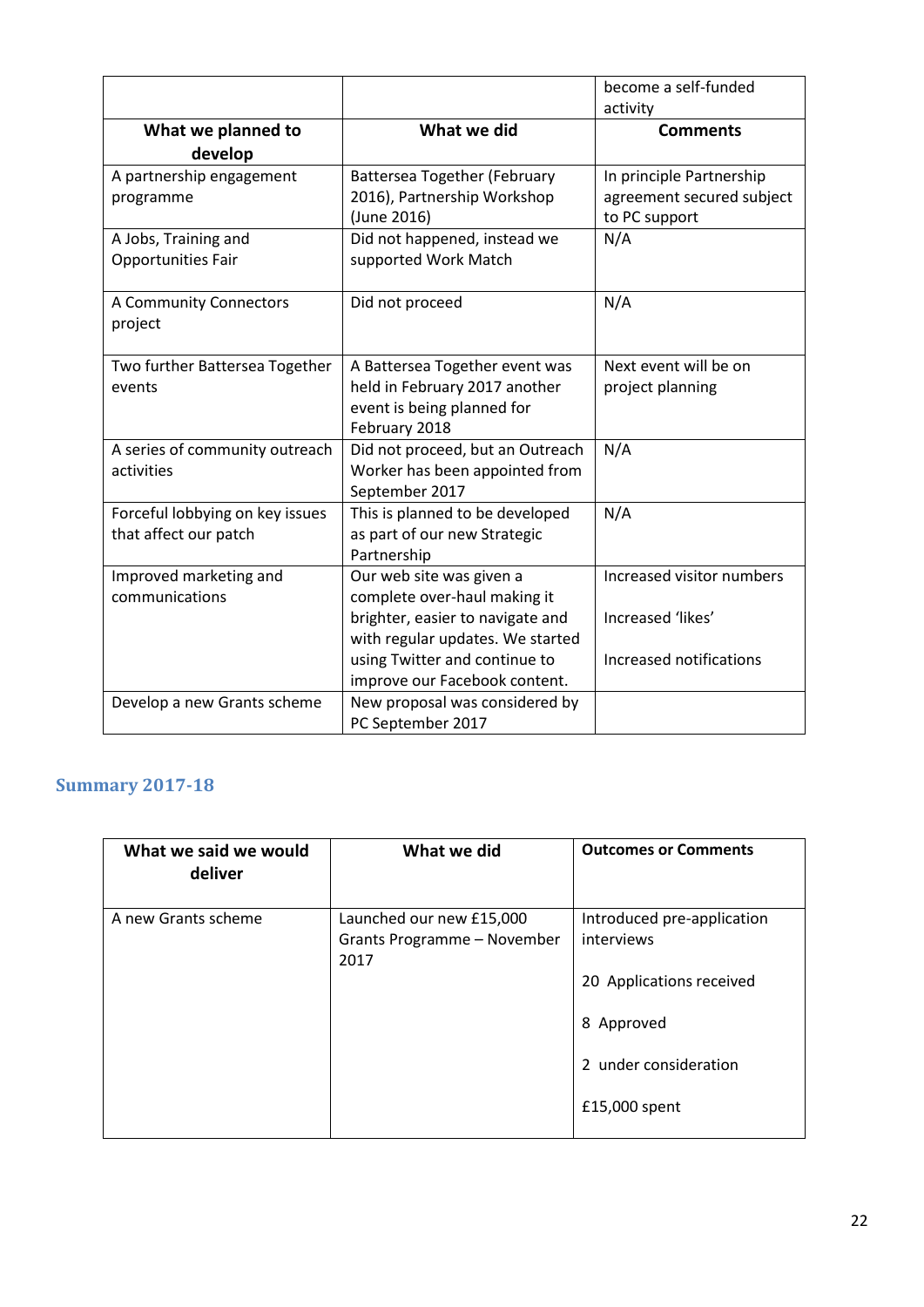| Outreach                    | Appointed a community<br>outreach supporter<br>Held face-to-face discussions<br>with 55 local organisations | Produced a 'State of the<br>Sector' report that showed<br>that:<br>Approximately 364 people<br>work in the Community<br>Voluntary Sector in BLSW11<br>There are approximately 1339<br>volunteers<br>About 1646 volunteer hours<br>are worked each week<br>Based on salaries alone the<br>'value' of the Community<br>Voluntary Sector in BLSW11 is<br>worth between £10-£12m per<br>annum<br>We estimate that the Sector<br>generates £10m in turnover<br>The 'value' of volunteering is<br>estimated at £815,000 per<br>annum<br>Areas that appear to have<br>'good' coverage include:<br>Youth, Religion, Education<br>and Wellbeing<br>Areas that appear to have<br>poor coverage include:<br>Mental Health, Isolation,<br><b>Environment and Poverty</b><br>Funding remains a core<br>concern of many local<br>organisations<br>A third of respondents were<br>unaware of BLSW11 |
|-----------------------------|-------------------------------------------------------------------------------------------------------------|--------------------------------------------------------------------------------------------------------------------------------------------------------------------------------------------------------------------------------------------------------------------------------------------------------------------------------------------------------------------------------------------------------------------------------------------------------------------------------------------------------------------------------------------------------------------------------------------------------------------------------------------------------------------------------------------------------------------------------------------------------------------------------------------------------------------------------------------------------------------------------------|
|                             |                                                                                                             | 36 local organisations have<br>expressed an interest in<br>working with us.                                                                                                                                                                                                                                                                                                                                                                                                                                                                                                                                                                                                                                                                                                                                                                                                          |
| <b>Falcon Road Festival</b> | With the theme 'Celebrating<br>Our Community - Our Families'                                                | Higher year on year<br>attendances; over 40<br>volunteers; Increased<br>sponsorship; more activities,<br>very positive feedback                                                                                                                                                                                                                                                                                                                                                                                                                                                                                                                                                                                                                                                                                                                                                      |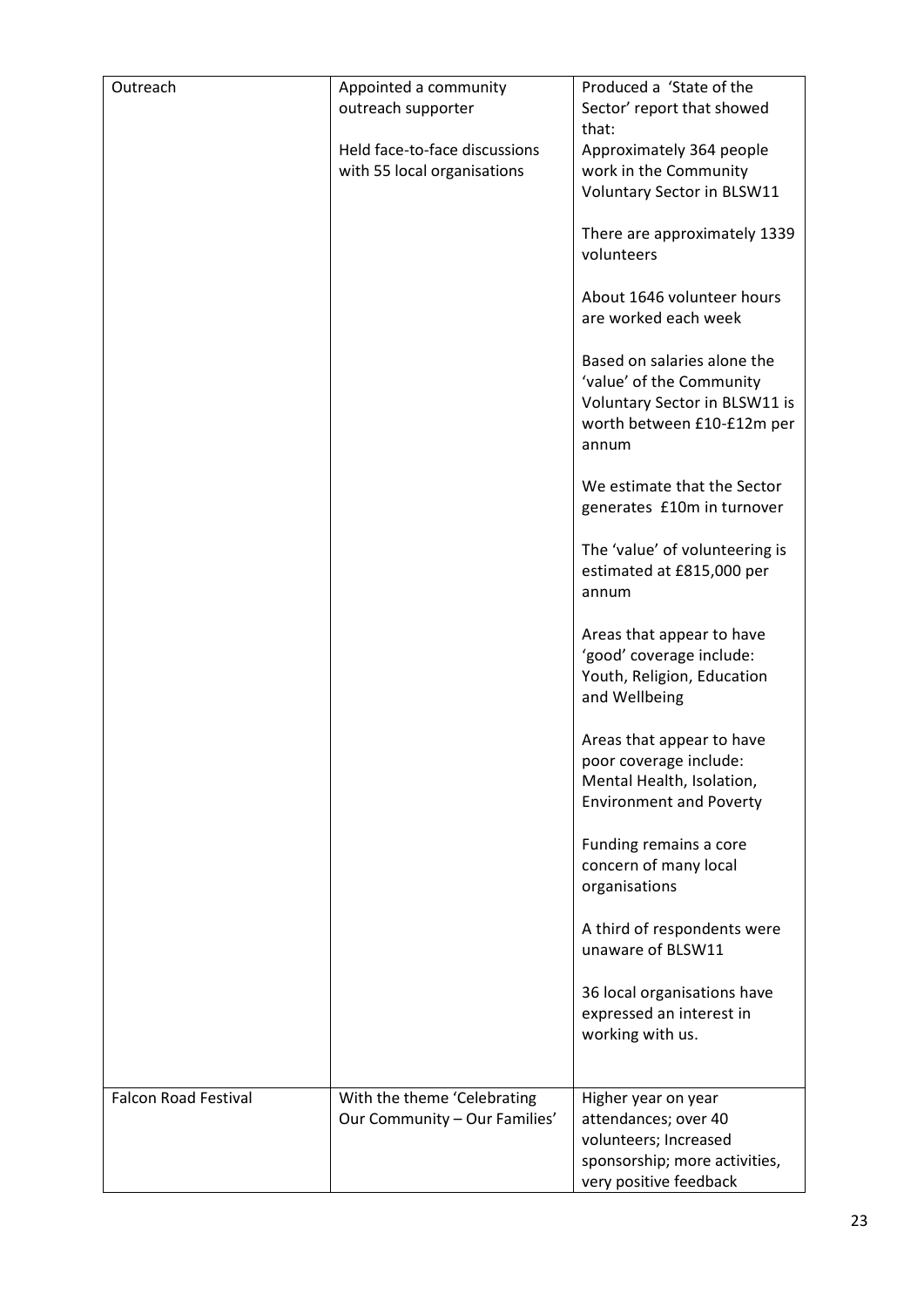| BLSW11 Strategic Partnership, | Facilitated the creation of a                                 | Meeting monthly                                      |
|-------------------------------|---------------------------------------------------------------|------------------------------------------------------|
| now named BLSW11 Alliance     | strategic partnership with Caius                              |                                                      |
|                               | House, Providence House, St<br>Peter's Church, Carney's       | Joint Marketing                                      |
|                               | Community and Katherine Low                                   | Developed multi-agency                               |
|                               | Settlement                                                    | referral system                                      |
|                               |                                                               | Joint planning of Summer                             |
|                               |                                                               | programme                                            |
|                               |                                                               | Delivered: Intergenerational                         |
|                               |                                                               | Project                                              |
|                               |                                                               | <b>Urban Arts Festival</b>                           |
|                               |                                                               | Come Dine with Me                                    |
|                               |                                                               | <b>Farm Residential</b>                              |
|                               |                                                               | <b>Bike Project</b>                                  |
|                               |                                                               | <b>Exploring volunteering</b>                        |
|                               |                                                               | programme with BAC                                   |
|                               |                                                               | Young Londoner's Funding bid                         |
|                               |                                                               | in preparation for 2019                              |
| Intergenerational             | Increased BLSW11 funding to                                   | More groups involved                                 |
|                               |                                                               |                                                      |
|                               | £10k to build on the success of                               |                                                      |
|                               | the programme by broadening<br>the 'offer'.                   | More activities delivered                            |
| Research                      | <b>Public Health England</b>                                  | Isolation, overcrowding,                             |
|                               |                                                               | Anxiety and Depression, key                          |
|                               | London School of Tropical                                     | issues for BLSW11                                    |
|                               | Medicine and Hygiene                                          |                                                      |
| <b>Strategic Engagement</b>   | <b>Battersea Power Station</b><br><b>Community Foundation</b> | In principle support for a<br>Strategic partnership  |
|                               |                                                               |                                                      |
|                               | LB Wandsworth                                                 | Agreement to run a cross                             |
|                               | Officers:                                                     | departmental workshop with<br>BLSW11 in January 2019 |
|                               | Matt Myer (Head of Community                                  |                                                      |
|                               | and Partnerships)                                             |                                                      |
|                               | Carol Clapperton (CCG)                                        |                                                      |
|                               | Anna Sadler (Community                                        |                                                      |
|                               | Engagement)                                                   |                                                      |
|                               | <b>Bruce Murdoch (Grants)</b>                                 |                                                      |
|                               | Melissa Watson (Voluntary<br>Sector lead)                     |                                                      |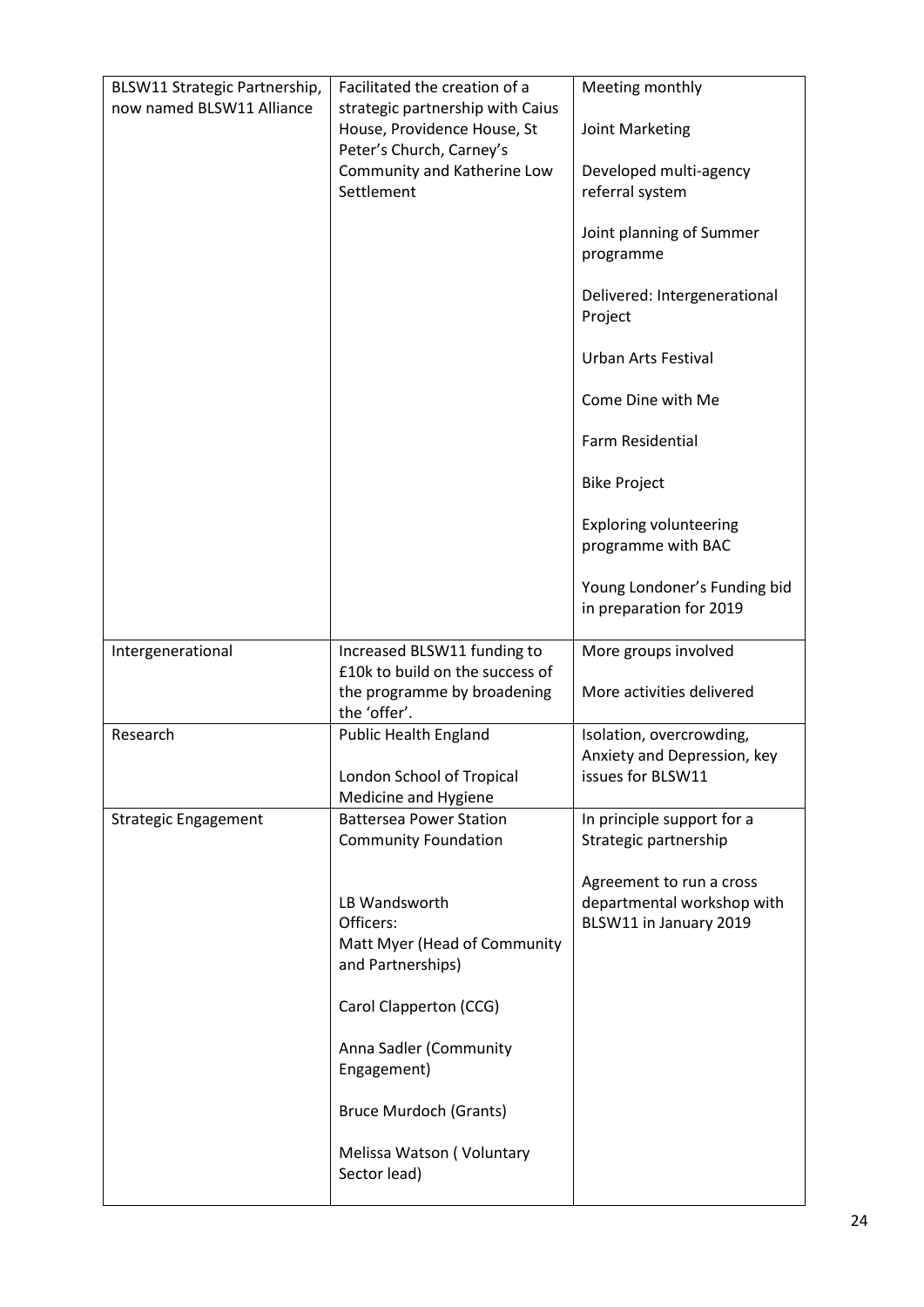|                                          | Sandra Evangelista (RA's)                                    |                              |
|------------------------------------------|--------------------------------------------------------------|------------------------------|
|                                          | Elizabeth Kingdom (Partnership<br>Officer)                   |                              |
|                                          | Rhys Prosser (Community<br>Coordinator)                      |                              |
|                                          | Rachel Egan (Early Help)                                     |                              |
|                                          | Marsha De Cordova MP                                         | Meeting with BLSW11 Alliance |
|                                          |                                                              | December 2018                |
| Improved marketing and<br>communications | Our web site was given a<br>complete over-haul making it     | Increased visitor numbers    |
|                                          | brighter, easier to navigate and<br>with regular updates. We | Increased 'likes'            |
|                                          | started using Twitter and                                    | Increased notifications      |
|                                          | continue to improve our<br>Facebook content.                 | New resources on Funding,    |
|                                          |                                                              | Advice, Networking           |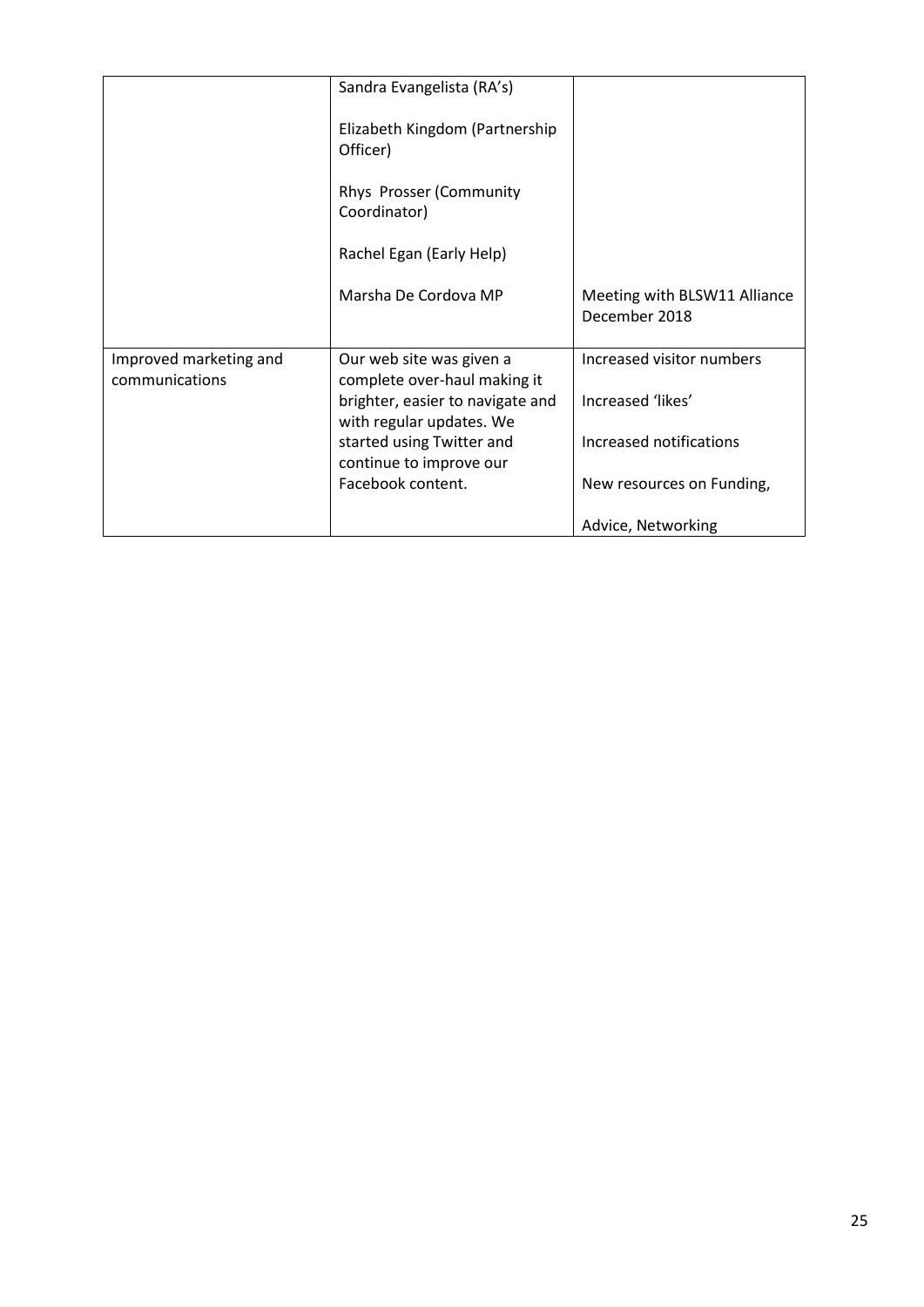# <span id="page-27-0"></span>**Appendix 3: Developing Local Evidence**

#### **Public Health England – Statistics for Latchmere<sup>8</sup>**

#### Deprivation

| <b>Indices of Deprivation, 2015, numbers</b>        |           |            |               |
|-----------------------------------------------------|-----------|------------|---------------|
| Indicator                                           | Latchmere | Wandsworth | England       |
| People living in means tested benefit households    | 3751      | 39168      | 7790220       |
| Children living in income deprived households       | 1162      | 10875      | 2016120       |
| People aged 60+ living in pension credit households | 738       | 8915       | 1954617       |
| Source: DCLG © Copyright 2015                       |           |            |               |
|                                                     |           |            |               |
| Indices of Deprivation, 2015, %                     |           |            |               |
| Indicator                                           | Latchmere | Wandsworth | England       |
| Income Deprivation (higher = worse)                 | 24.3      | 12.7       | 14.6          |
| Child Poverty                                       | 40.1      | 20.7       | 19.9          |
| Older People in Deprivation                         | 39.7      | 23.4       | 16.2          |
| Source: DCLG © Copyright 2015                       |           |            |               |
|                                                     |           |            |               |
| Indices of Deprivation, 2015, %                     |           |            |               |
| indicator                                           | Latchmere | England    |               |
|                                                     |           |            | Significantly |
| <b>Income Deprivation</b>                           | 24.3      | 14.6       | worse         |
|                                                     |           |            | Significantly |
| Child Poverty                                       | 40.1      | 19.9       | worse         |
|                                                     |           |            | Significantly |
| Older People in Deprivation                         | 39.7      | 16.2       | worse         |
| Source: DCLG © Copyright 2015                       |           |            |               |

#### Housing

| Housing and living environment indicators, 2011 and 2014, numbers       |           |            |         |  |  |
|-------------------------------------------------------------------------|-----------|------------|---------|--|--|
| Indicator                                                               | Latchmere | Wandsworth | England |  |  |
| Fuel Poverty, 2014                                                      | 665       | 13996      | 2379357 |  |  |
| Overcrowded households (at least 1 room too                             |           |            |         |  |  |
| few)                                                                    | 1998      | 26227      | 1928596 |  |  |
| Pensioners living alone                                                 | 588       | 10385      | 2725596 |  |  |
| Source: ONS Census, 2011; Department of Energy and Climate Change, 2014 |           |            |         |  |  |
|                                                                         |           |            |         |  |  |
| Housing and living environment indicators, 2011 and 2014, %             |           |            |         |  |  |
| Indicator                                                               | Latchmere | Wandsworth | England |  |  |
| Fuel Poverty, 2014                                                      | 9.7       | 10.7       | 10.6    |  |  |
| Overcrowded households (at least 1 room too                             |           |            |         |  |  |
| few)                                                                    | 29.6      | 20.1       | 8.      |  |  |

<sup>&</sup>lt;sup>8</sup> BLSW11 comprises Latchmere Ward and part of St Mary's Ward, most data sources do not go below Ward level and only the limited Local Insight data given below has combined data from 'parts' of wards. Most of the data presented here is for Latchmere.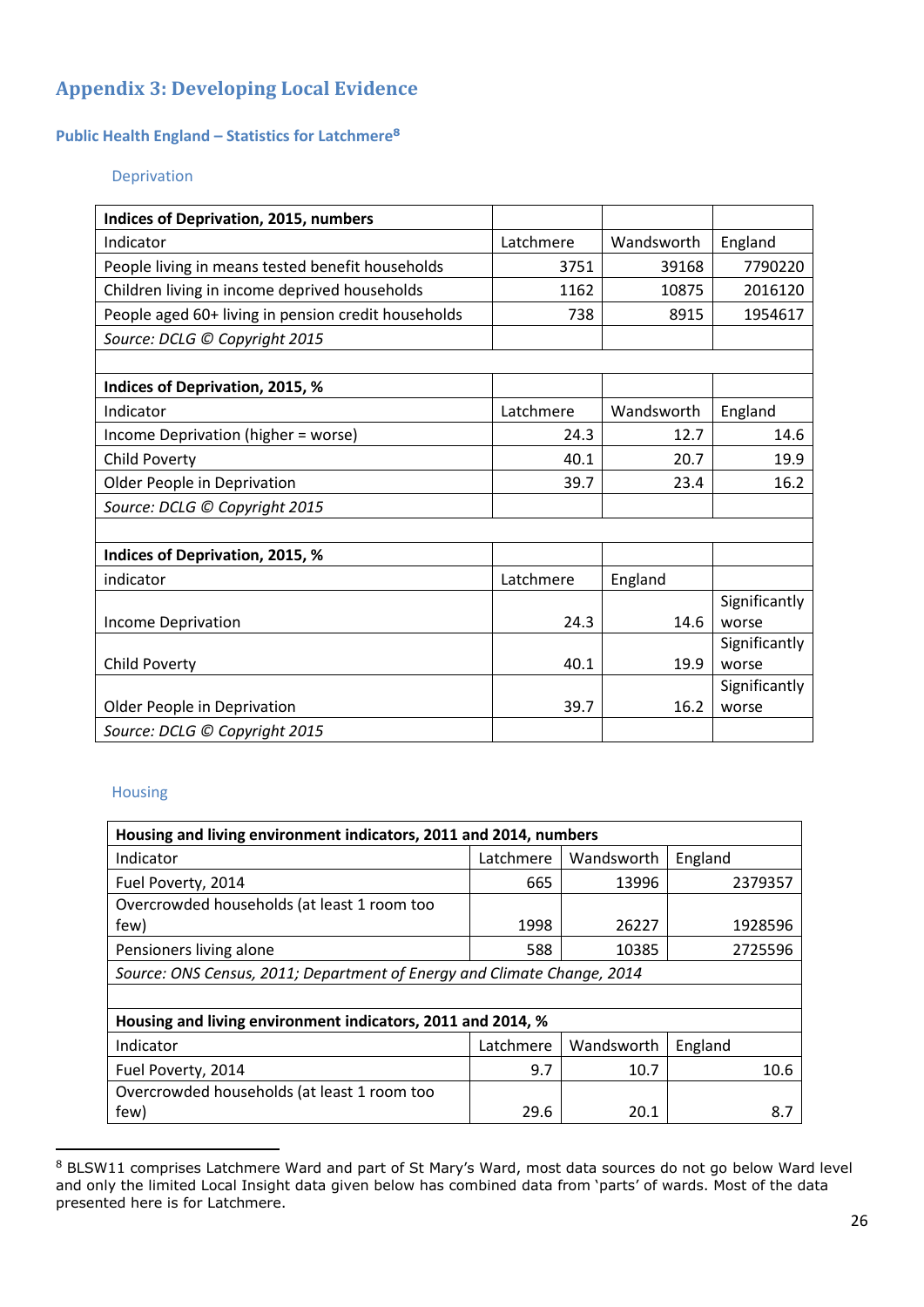| Pensioners living alone                                                |  | 38.6 |  |
|------------------------------------------------------------------------|--|------|--|
| Course ONCO and 3044; Denomines of Consumers of Clinical Changes, 2044 |  |      |  |

*Source: ONS Census, 2011; Department of Energy and Climate Change, 2014*

| Housing and living environment indicators, 2011, %, Selection (comparing to England average) |      |      |               |  |  |
|----------------------------------------------------------------------------------------------|------|------|---------------|--|--|
| indicator<br>Latchmere<br>England                                                            |      |      |               |  |  |
| Overcrowded households (at least 1 room too                                                  |      |      | Significantly |  |  |
| few)                                                                                         | 29.6 | 8.7  | worse         |  |  |
|                                                                                              |      |      | Significantly |  |  |
| Pensioners living alone                                                                      | 45   | 31.5 | worse         |  |  |

#### **Mortality**

| Causes of deaths - all ages, Standardised Mortality Ratios (SMR), 2011-2015 |           |            |         |  |
|-----------------------------------------------------------------------------|-----------|------------|---------|--|
| Indicator                                                                   | Latchmere | Wandsworth | England |  |
| All causes                                                                  | 111.3     | 97.5       | 100     |  |
| All cancer                                                                  | 127.7     | 98.6       | 100     |  |
| All circulatory disease                                                     | 122.9     | 107        | 100     |  |
| Coronary heart disease                                                      | 138.2     | 101.2      | 100     |  |
| <b>Stroke</b>                                                               | 97.6      | 83.5       | 100     |  |
| Respiratory diseases                                                        | 101.4     | 97.4       | 100     |  |
| Source: Public Health England, produced from ONS data Copyright © 2017      |           |            |         |  |

| Causes of deaths - all ages, SMR, 2011-2015, Selection (comparing to England average) |           |           |         |  |
|---------------------------------------------------------------------------------------|-----------|-----------|---------|--|
| indicator                                                                             | Selection | Latchmere | England |  |
| All causes                                                                            | 111.3     | 111.3     | 100     |  |
| All cancer                                                                            | 127.7     | 127.7     | 100     |  |
| All circulatory disease                                                               | 122.9     | 122.9     | 100     |  |
| Coronary heart disease                                                                | 138.2     | 138.2     | 100     |  |
| <b>Stroke</b>                                                                         | 97.6      | 97.6      | 100     |  |
| Respiratory diseases                                                                  | 101.4     | 101.4     | 100     |  |
| Source: Public Health England, produced from ONS data Copyright © 2017                |           |           |         |  |

#### Life Expectancy

| Life expectancy, years, 2011-2015                  |           |            |                   |
|----------------------------------------------------|-----------|------------|-------------------|
| indicator                                          | Latchmere | Wandsworth | England           |
| Life expectancy at birth for males 2011-2015       | 76.8      | 79.5       | 79.4              |
| Life expectancy at birth for females 2011-2015     | 83        | 83.4       | 83.1              |
| Source: Public Health England, produced from ONS   |           |            |                   |
| data Copyright © 2017                              |           |            |                   |
|                                                    |           |            |                   |
| Life expectancy, compared to England, years, 2011- |           |            |                   |
| 2015                                               |           |            |                   |
| indicator                                          | Latchmere | England    |                   |
|                                                    |           |            | Significantly     |
| Life expectancy at birth for males 2011-2015       | 76.8      | 79.4       | worse             |
| Life expectancy at birth for females 2011-2015     | 83        | 83.1       | Not significantly |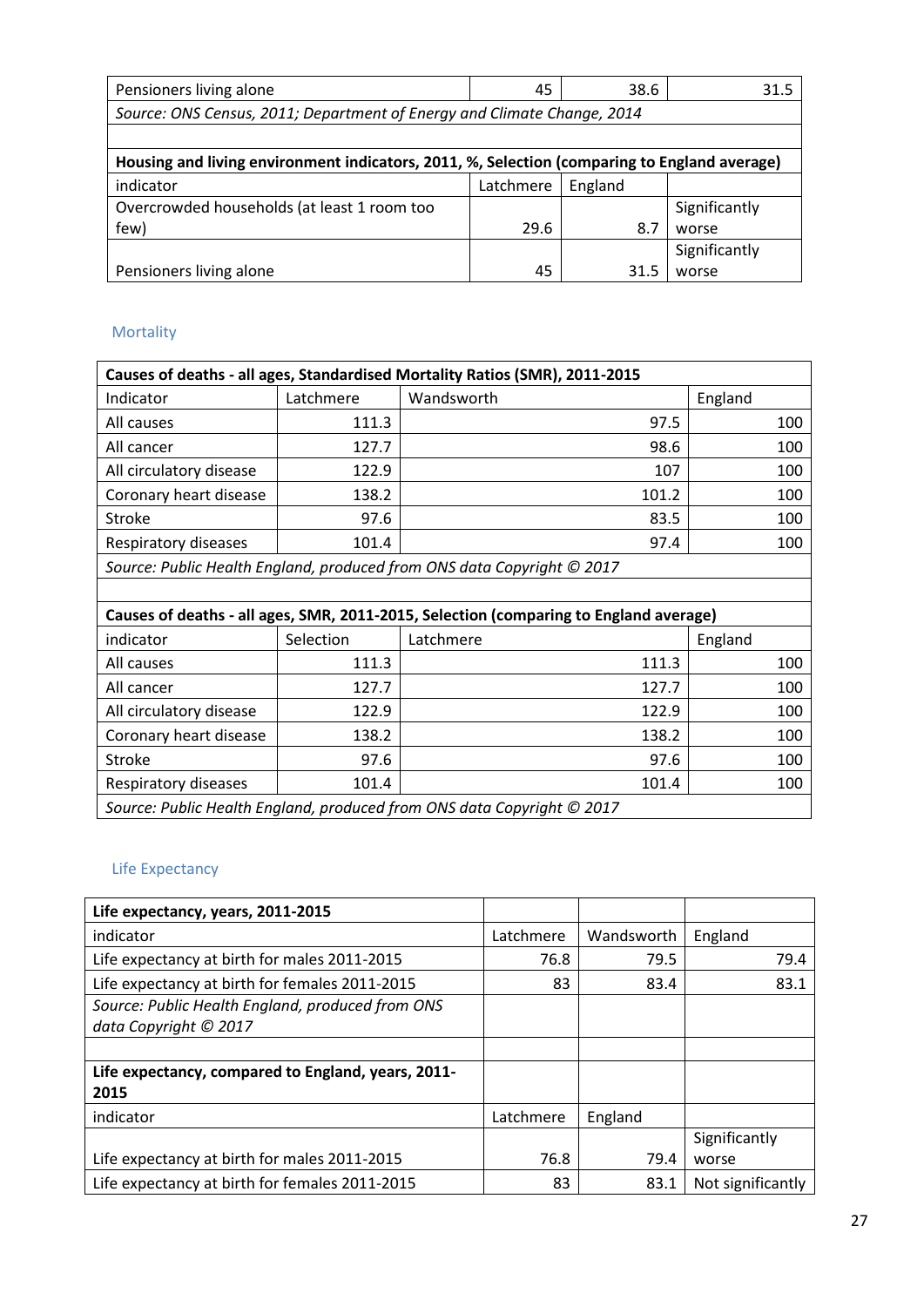|                                                                        |  | different |
|------------------------------------------------------------------------|--|-----------|
| Source: Public Health England, produced from ONS data Copyright © 2017 |  |           |

**Mental health:** anecdotally, 60% of our advice service users have mental health issues. A wide body of evidence links poor mental health and welfare problems: 50% of people with debts and 62% of homeless people have a mental health problem. (Citizen's Advice Wandsworth, 2015/16)\*

\*Number of advice service users = 12,300 people

#### Health Indicators – Where Latchmere is significantly worse than England

| <b>Indicators</b>                                                     | <b>Latchmere</b> | <b>England</b> |
|-----------------------------------------------------------------------|------------------|----------------|
| Income deprivation - English Indices of Deprivation 2015 (%)          | 24.3             | 14.6           |
| Child Poverty - English Indices of Deprivation 2015 (%)               | 40.1             | 19.9           |
| Overcrowding (%)                                                      | 29.6             | 8.7            |
| Pensioners living alone (%)                                           | 45               | 31.5           |
| Older People in Deprivation - English Indices of Deprivation 2015 (%) | 39.7             | 16.2           |
| A&E attendances in under 5s (Crude rate per 1000)                     | 608.6            | 551.6          |
| Obese Children (Year 6) (%)                                           | 24.7             | 19.3           |
| Children with excess weight (Year 6) (%)                              | 38.9             | 33.6           |
| Emergency hospital admissions for all causes (SAR)                    | 106.9            | 100            |
| Emergency hospital admissions for COPD                                | 157.9            | 100            |
| Incidence of all cancer (SIR)                                         | 118.7            | 100            |
| Life expectancy at birth for males, 2011-2015 (years)                 | 76.8             | 79.4           |
| Deaths from all causes, all ages (SMR)                                | 111.3            | 100            |
| Deaths from all causes, under 75 years (SMR)                          | 122.5            | 100            |
| Deaths from all cancer, all ages (SMR)                                | 127.7            | 100            |
| Deaths from circulatory disease, all ages (SMR)                       | 122.9            | 100            |
| Deaths from coronary heart disease, all ages (SMR)                    | 138.2            | 100            |
| Public Health England 2017                                            |                  |                |



Local Insight Data<sup>9</sup>

 $9$  Local Insight is a data research resource funded by Local Trust